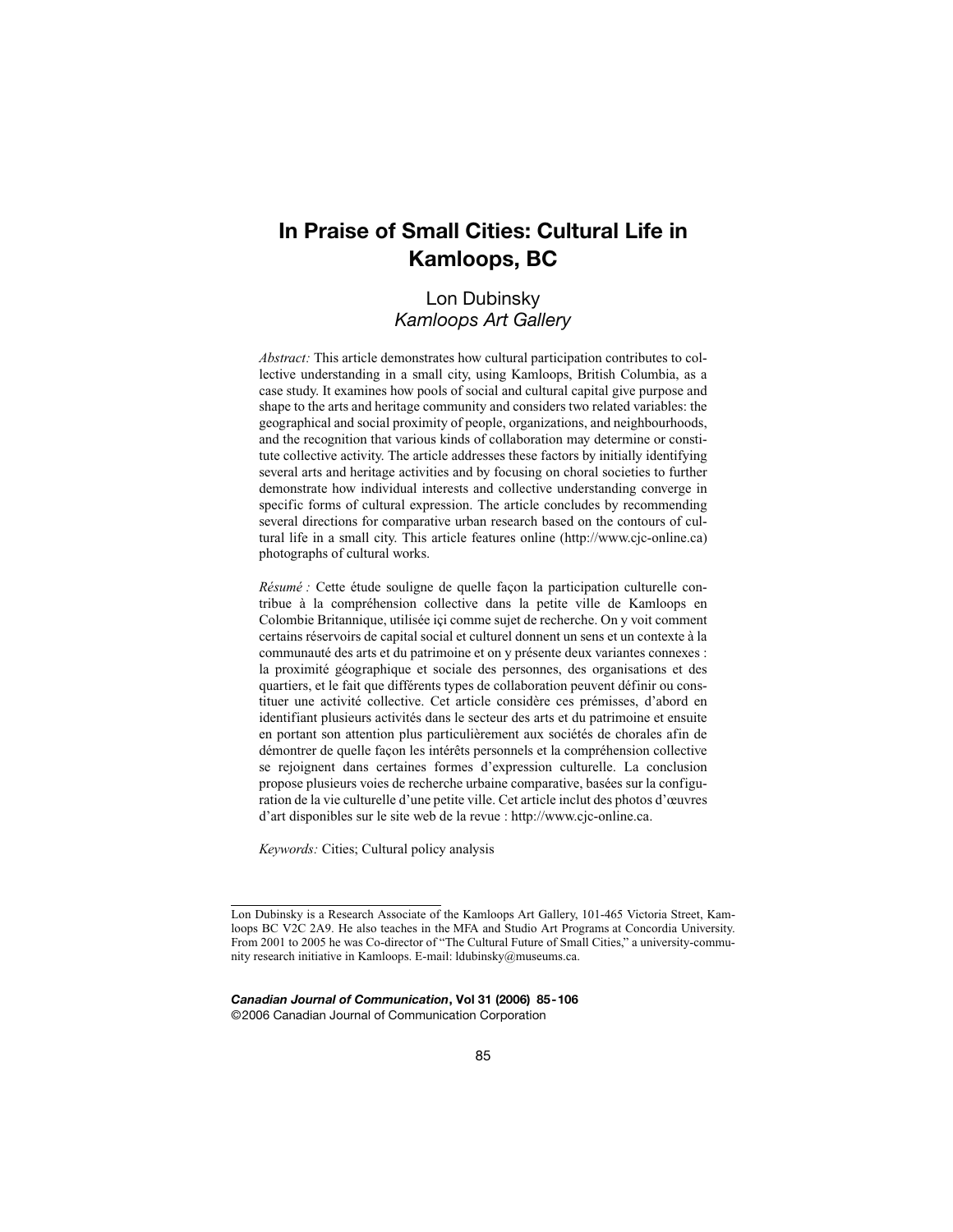### **Introduction**

Research, writing, policymaking, and advocacy about culture have exploded during the past 15 years. Whether measured by increased attention from all levels of government or by the growth of scholarship, the interest in culture as process, system, and product is undeniable. In the case of culture in the urban milieu, the emphasis is decidedly metro-centric, the focus resting primarily on major and large cities. Yet what bodes for small places? More specifically, what bodes for small cities that are not tiny enough to be considered or appreciated as rural, are not tourist destinations, and are sufficiently autonomous to be distinguished from large and dense urban centres, regardless of whether they are located in a remote region or in the shadow of a metropolis? Responding to this situation, university researchers and community partners in Kamloops—a "small" city of about 80,000 in the southern interior of British Columbia—were involved during the past five years in "The Cultural Future of Small Cities." This multifaceted research project explored why and how the arts and heritage flourish in small cities with populations between 50,000 and150,000.1 Research areas included urban planning, local history and heritage, the linking of cultural resources to social development, and the study of popular representations of Kamloops. The project also explored related issues such as migration to and from small cities, and the development of cultural indicators for the small-size version of the livable city.

Using this work as a principal reference point, this article demonstrates how cultural participation contributes to collective understanding within the context of a small city. Most notably, pools of social and cultural capital give purpose and shape to the arts and heritage community yet are also abundant in other sectors, including recreation, social services, and education. This has led researchers in this small-cities project to also call attention to a *culture of participation* that stretches across the city and is a key ingredient of cohesion and understanding (Dubinsky, 2005a). Yet one should not assume a straightforward correlation. Two other variables are equally critical: the geographical and social proximity of people, organizations, and neighbourhoods, and the recognition that various kinds of collaboration may determine or constitute collective activity, cultural or otherwise.

The article addresses these matters in four ways. First, it takes the reader on a brief tour of "The Cultural Future of Small Cities" project, while conveying the specific look, feel, and sound of Kamloops to focus attention on the interplay of social capital and other community forces. Second, it looks specifically at choral societies and groups in Kamloops to further demonstrate how individual interests and collective understanding converge in a cultural activity that continues to be thoroughly rooted in the community. Third, by introducing two community-based museum projects in other cities into this ongoing focus on Kamloops, the article looks at the importance of geographical and social proximity for nurturing expression and understanding through cultural organizations. Fourth, and with further reference to Kamloops, the article speculates about the premium now placed on collaboration as a means for setting and meeting policy objectives and for providing services and resources, cultural or otherwise, in communities large and small.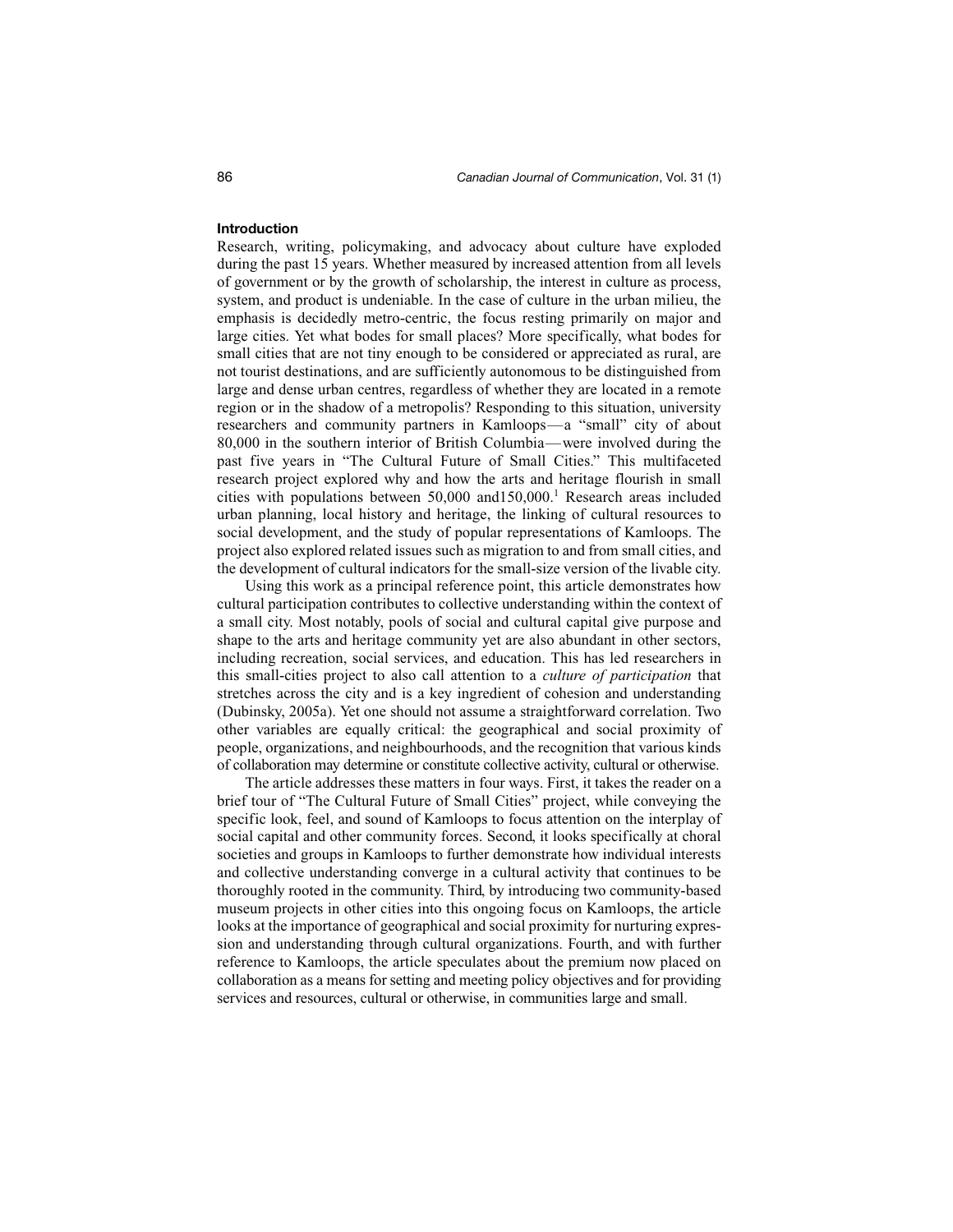# **Small minds, small sizes**

Initially, something must be said about the focus on the small. For many—and this includes researchers, scholars, and policymakers—attention to the small can appear downright nostalgic: a romantic attempt to recover community and cling to parochialism in the face of increasing cultural diversity. To remain small can be seen as a concession to one's worst fears about the "other," and to a corresponding need for familiarity and security within a very defined and manageable location. There are also those who frown upon a "small town mentality," considering it to be an anachronism now that the world has become "a global village"—to use the ubiquitous term coined by Marshall McLuhan some 35 years ago. It is thus advisable not to over-romanticize the small, especially since history has taught us that some of the world's worst aggressions began in small places.

That said, and as Mary Douglas (1986) points out, small entities—neighbourhoods, villages, towns, and small cities—are assumed to provide a greater climate of trust, cooperation, and accountability owing to the closeness of people and resources. Yet she questions these assumptions about scale, noting that institutional expectations, structures, and pressures apply regardless of size. Nevertheless, there is something authentic, if not exactly comforting, about a small place what Lucy Lippard (1997) refers to as "the lure of the local." This *feeling* that there is something "authentic" about a small city is also found in neighbourhoods of large cities, many of which are increasingly defined by ethnicity, race, and language, and which often operate as if they were small autonomous communities. On the other hand, many large cities are rapidly becoming larger either because of the influx of new residents from other countries and smaller places, or as a result of municipal amalgamations that, for many individuals and groups, have made small cities appear more livable and desirable.<sup>2</sup>

#### **Pools of social and cultural capital**

So where is Kamloops, and why did it become a focal point for a study of cultural development? As noted initially, Kamloops is located in the southern interior of British Columbia in the Thompson-Nicola region. It is four hours northeast of Vancouver, eight hours west of Calgary, and two hours north of Kelowna—a city in the Okanagan Valley with which it is often compared or confused. Until very recently, the economy of Kamloops—like much of British Columbia's outside the metropolitan regions of Vancouver and Victoria—was dominated by resource industries such as forestry and mining. Within the last 20 years, and consistent with provincial and national trends, Kamloops has become more driven by a service economy in which educational and health institutions are its principal employers (MacKinnon and Nelson, 2005).

Contrary to what one might expect, Kamloops' relative isolation remains one of its virtues, for at least in the case of the arts and heritage, large cities are too distant to satisfy an ongoing craving for the cultural. But isolation is not the sole condition for the sustainability of local arts and culture, and there is a high degree of involvement that is attributable to more than just the city's geographical location. Indeed, the principal impetus for "The Cultural Future of Small Cities"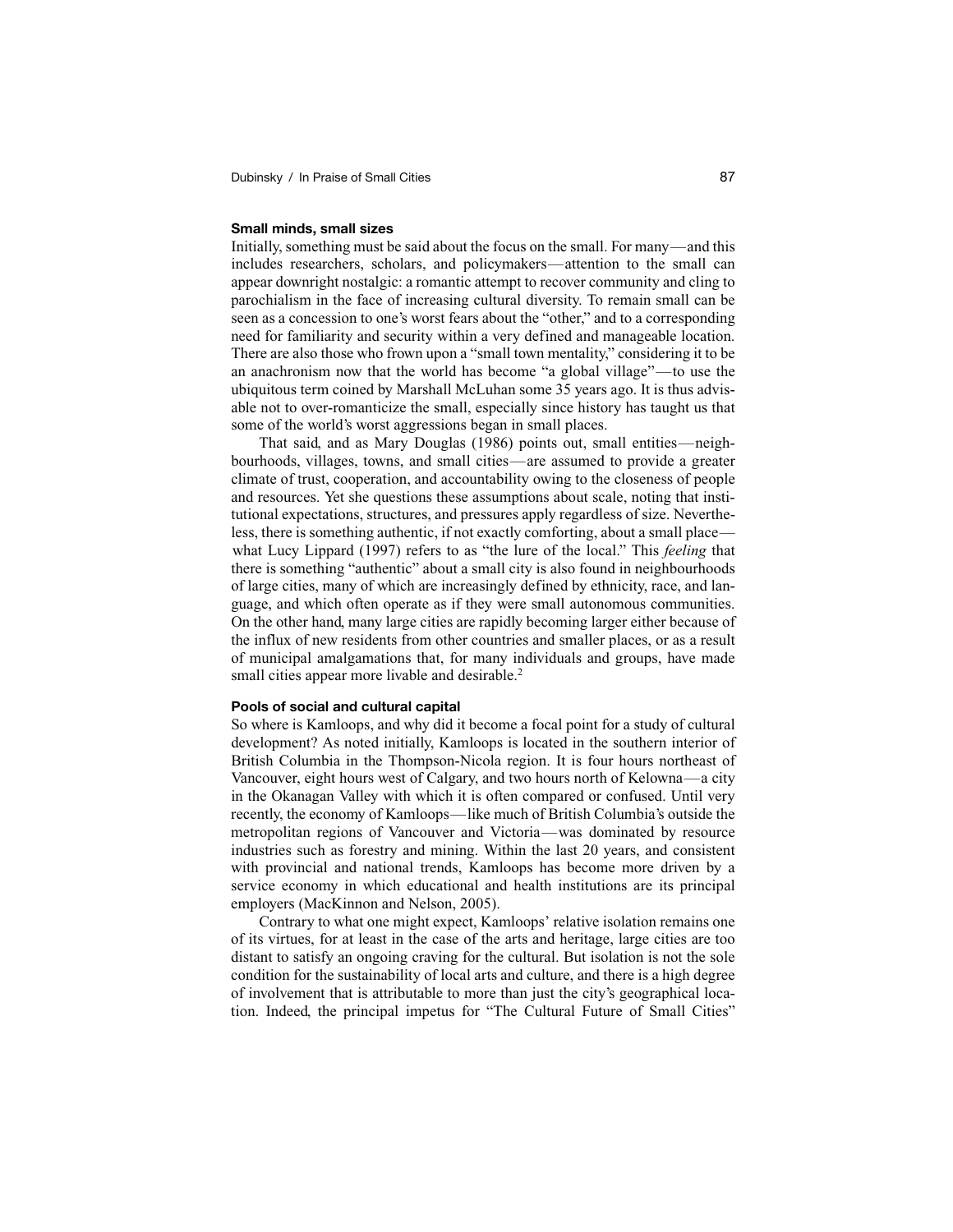project was the range and extent of cultural activity in Kamloops, anchored by four organizations—the Kamloops Art Gallery, Western Canada Theatre, the Kamloops Symphony, and the Kamloops Museum and Archives. What distinguishes Kamloops from cities of comparable size throughout Canada that also have art galleries, museums, and performing-arts organizations is that all four are financially stable, have tremendous community following, and have reputations for programming and ingenuity that, in many instances, extend beyond the city. This may seem like boosterism rather than cultural analysis, but what must be emphasized is the *degree* of activity: activity that also includes more than 30 other arts groups and organizations (Janzen  $\&$  Associates, 2003), a university whose presence is felt culturally, and the involvement of an increasingly diverse population.

What therefore are some of the initial cultural aspects of the small city, as exemplified by Kamloops, that contribute to a sense of community? To begin with, consider the North and South Thompson rivers that flow through the city. For anyone living on Canada's coasts or in the Great Lakes region, this waterway seems small by comparison. Yet the terrain of Kamloops is semi-arid desert; it's a geological anomaly in the south central interior of British Columbia, which looks like it belongs next to Arizona or New Mexico. Water is, therefore, greatly valued, and has a historical legacy and symbolic authority. The name Kamloops is of Secwepemc First Nation origin and means "meeting of the waters"; a local radio station proudly and loudly calls itself "The River," and the University College of the Cariboo, having recently received full university status, is now Thompson Rivers University. The river also mirrors the city's networks, resources, and amenities, for Kamloops is distinguished by various and intersecting pools of social and cultural capital relative to its size and rather isolated location.

First, widespread voluntary participation is an integral part of community activity, cultural or otherwise. Kamloops for example, has five Rotary Clubs, including one that began in 2003, which is a sizeable number relative to the population. This is but one confirmation of the persistence of traditional forms of social capital, such as the service club, as noted by Putnam (2000). More specifically on the arts side, contributions of time and money go beyond board involvement or regular donations. In the case of the Kamloops Symphony, for example, not all of its professional members are resident players, but when they come to perform in concerts they are billeted at homes throughout the city. This act of hospitality and generosity results in additional interchanges between the musicians and members of the community while reducing symphony expenses. On the heritage side, Kamloops was one of the first places to be engaged at the local, regional, and national level with the heritage fairs program of Historica, a national organization whose aim is to promote the study and appreciation of Canadian history, especially among schoolchildren. Volunteers, including school principals, teachers, parents, and other citizens, have played an instrumental role in this program. In 2001, upwards of 300 were involved when the city hosted the national fair for schoolchildren from across Canada.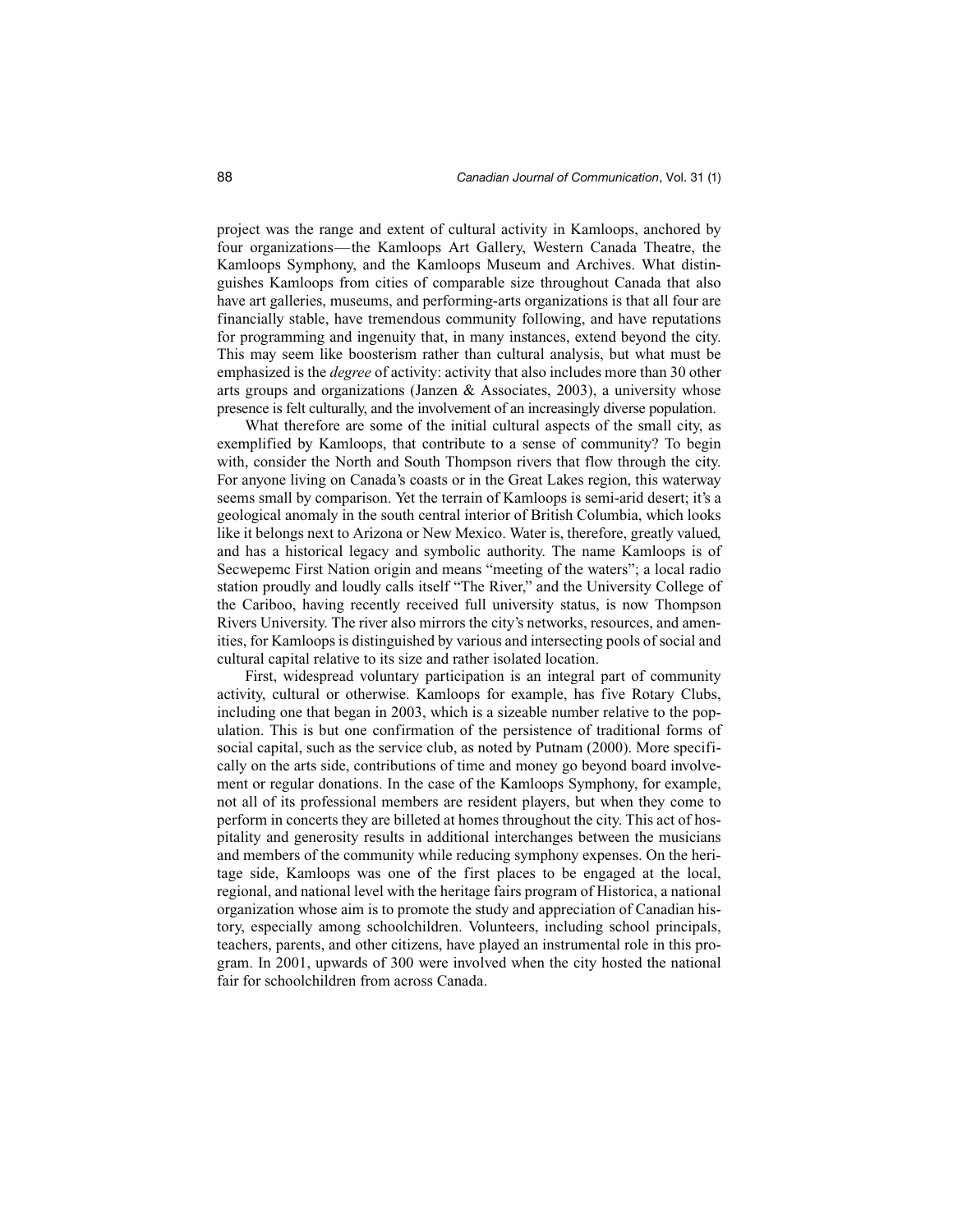Complementing voluntary activity is engagement by the major arts organizations in a range of local initiatives while maintaining professional standards and reputations. Each sees no incompatibility between community responsibilities and professional commitments to their disciplines. The Kamloops Art Gallery, for example, was involved in the development of the publicly supported Beattie Elementary School of the Arts, which opened in 2004, and like the symphony and theatre company, it also offers an array of programs for all grades and classes in the local school district. These ties and commitments exist in most large and small cities across the country but again, what is significant about Kamloops is the *abundance* of them.

Also significant is that these pools of social and cultural capital are longstanding, providing continuity for cultural expression and participation. Consider, for example, the reflections expressed by Donna McAlear, a former director of the Kamloops Art Gallery, when the gallery celebrated its 25th anniversary in 2003: "I recall the generosity of the many volunteers who left their mark on the Gallery's forward-moving achievements. Community volunteers will always be an essential core of public galleries, no matter what professional changes the institution is experiencing" (pp. 3-4).

In addition to the long-standing activities of the major organizations, the history of smaller groups and associations is exemplary, as in the case of the Kamloops Film Society. It screens films not likely to be shown in commercial venues or subject to limited runs and, while the society now uses the resources of the Film Circuit—a distribution arm of the Toronto Film Festival—it has consistently and successfully done for almost 30 years what this recently developed circuit now offers to many small communities across Canada. A highlight is the society's annual film festival in March. Filmmaker Atom Egoyan, who made his film *The Sweet Hereafter* in the region, was a guest at the festival in 1998. He describes the enthusiasm that greeted him in Kamloops in a diary he kept of his trip to the Academy Awards, which included a stop in Kamloops:

I am here for the opening night of the Kamloops International Film Festival (featuring nine films) and the excitement at the Paramount Theatre is extraordinary. No one can believe I'm here. Why would a double Oscar nominee be in this small BC town weeks before the most glamorous event in the world? To thank the district, that's why. This is the area where the film was set (in a fictitious town called Sam Dent) and where most of the exteriors were shot. After I introduce the film to this insanely pumped-up crowd, I go over to see the local hockey team, the Blazers, beat a U.S. team from Spokane 4-3. It is easy to forget how exciting a hockey game in a town like this can be. The fans—from three year olds to people who hadn't missed a game in 40 years—go absolutely nuts. In places like Kamloops you can still feel what Canada is all about. Everyone's rooting for the home team, and on March 23, the home team is *The Sweet Hereafter*. (pp. 61, 64)

Though Egoyan's account of the support and conviviality may seem sentimental to some, it remains that the actual turnouts for the film and the game are real: not discrete forms of local participation reminiscent of some earlier historical period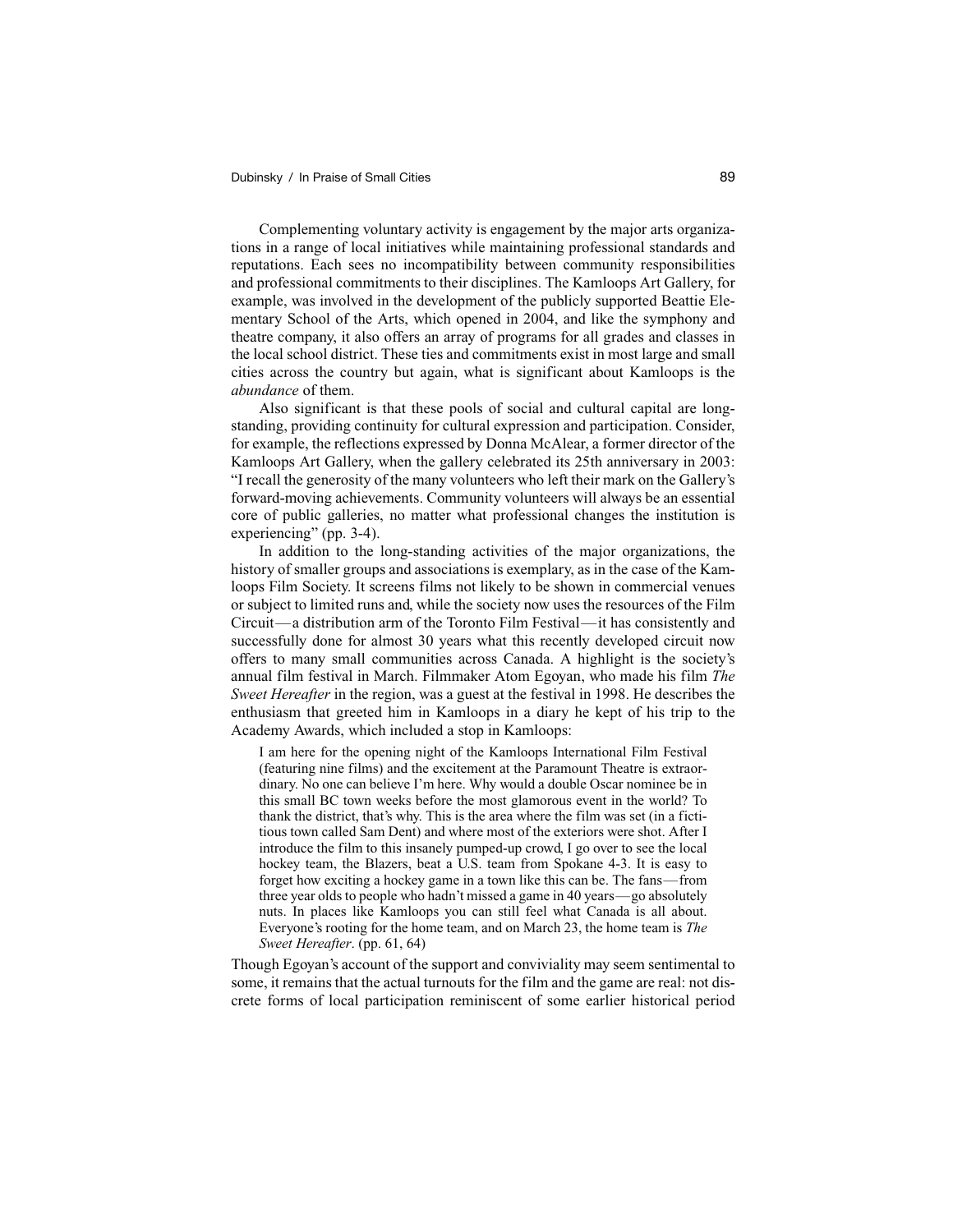when shopping malls were not the major site of communal activity but rather, concrete examples of choosing to venture out into the community over staying at home to watch mediated versions of culture and/or sport.

Continuity is also implicit in the very acts of cultural engagement. This is evident in the interest in local history, whether expressed through the holdings of the Kamloops Museum and Archives, through events such as the Heritage Fairs as noted above, or through the everyday actions of citizens. Kamloops is little more than 100 years old, but for a relatively young place it is very conscious of its heritage. To illustrate, the downtown is not a model heritage district, but if you stroll along Victoria Street, the main thoroughfare, and look closely at various buildings, you will see plaques that indicate the year of construction and that furnish information about their ownership. This official designation not only recognizes the city's history, but acknowledges the people behind it. Inside some establishments there is further evidence of this recognition. On the corner of Victoria and 4th Avenue, for instance, sits the Plaza Heritage Hotel. Built in 1927, it epitomizes the classic Spanish Moor style that was popular at the time. Inside, the walls are lined with photographs and texts about various individuals and families who contributed to the city's economic, social, and cultural development. As one might expect, the usual politicians and business people are there. However, also featured are a music teacher, an entomologist, and several celebrated mothers. This may seem quaint by some standards, but it is an authentic record and it is there as a result of the efforts of Elaine Webber, the wife of the hotel's president and general manager.

Finally, there is an increasing tendency in Kamloops toward inclusiveness, at least within the arts and heritage community. The relationship between the Kamloops Art Gallery and the Secwepemc First Nation has resulted in several exhibitions and the development of significant acquisitions. A current initiative—a curatorial project—involves Aboriginal youth who are working on the permanent collection. In another vein, the gallery showed *Gods, Demons and Princes: Masterpieces of Indian and Himalayan Art from the National Gallery of Canada* during the summer of 2003, and the main related event was "The Art and Cuisine of India," sponsored by the Indo-Canadian community of Kamloops. Western Canada Theatre commissioned award-winning playwright Tomson Highway to write a work based on the Laurier Memorial, a historical document that contains the grievances presented by the chiefs of the Okanagan, Shuswap, and Thompson First Nations to Prime Minister Laurier during his visit to Kamloops in 1910. The play, *Ernestine Shuswap Gets Her Trout,* which had its world premiere in Kamloops in 2004, focuses on the lives of four Aboriginal women as they go about preparing a dinner for Laurier. The Secwepemc Cultural Education Society was instrumental in the development of the play and notable, as well, is the fact that Highway, who is Cree, was encouraged to write the play, and the cast included Aboriginal and White performers. These are just some of the local instances of intercultural collaboration based on trust relationships and on the will and resources of various arts and heritage organizations.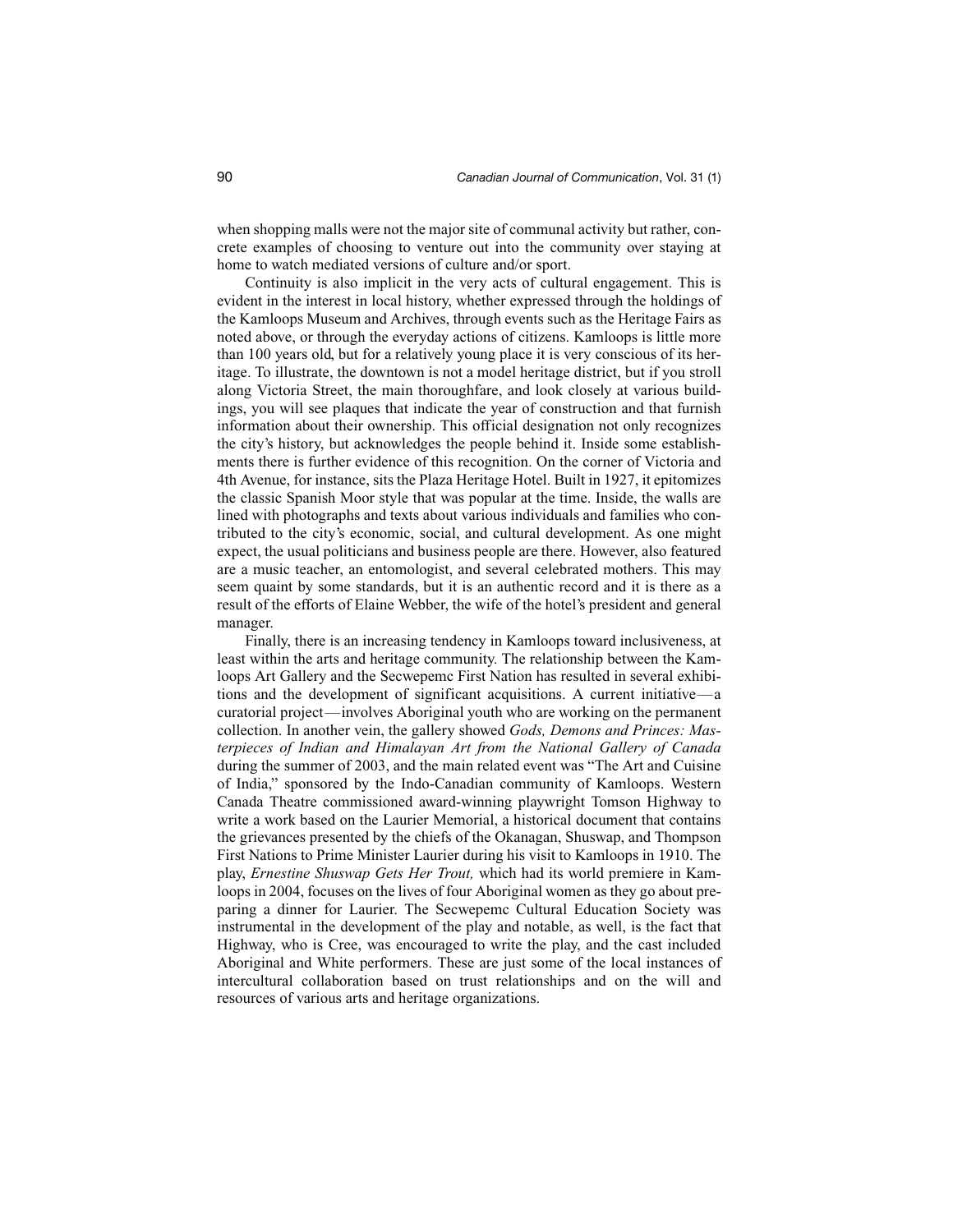Some may see these examples of community cultural participation in terms of place promotion and civic pride, as if Kamloops—consistent with its physical terrain—is a social and cultural oasis that has somehow managed to retain communitarian values. It is difficult not to acknowledge Kamloops' various attributes, especially with respect to the major arts organizations, as their many years of relative financial and organizational stability have gone hand in hand with the participatory inclinations of Kamloops' residents. The various examples provided demonstrate significant types of social and cultural capital as identfied by Adler and Kwon (2002) and Putnam (2000), including instances of "bonding," "bridging," and "linking." As concerns "bonding," examples of ties within specific communities include the aforementioned Rotary service clubs, which attract like-minded people; they also encompass other fraternal societies, such as the Colombo Lodge—an organization of the Italian community which has roots in Kamloops dating back to the 1910s. As concerns "bridging," examples of this are evidenced by the significant amount of participation that takes place across sectors and cultural groups—the major arts organizations epitomizing this particular phenomenon. There is also significant "linking," whereby particular cultural activities span a range of organizations and individuals. Examples of this are the aforementioned Historica Fair, but also include choral singing and a recent school-based arts project—both of which are discussed later in the article.

However, it would be remiss to idealize or romanticize this situation, for Kamloops, like any other city large or small, is also characterized by marginalization of various groups, whether defined by age, cultural identity, social status, economic situation, or any combination thereof. Consider, for example, a smallcities research project in which Aboriginal youth explored, through the arts, connections between their home on the reservation and the urban environment. As researcher Marianne Ignace and art teacher Kathie McKinnon explain:

Contemporary Aboriginal youth also live with the profound influences of global messages and images that shape their identity. An affinity with the voices of marginalization, such as black ghetto art of graffiti and rap with its messages of violence, anger and frustration, is shared in the experience of Aboriginal youth. The small city represents the *real* point of connection between the reserve culture, with its social networks still intact despite a flood of grief from past oppression, and the urban ghetto culture, whose vernacular messages of marginalization and alienation provide affinity and inspiration. (2005, p. 82)

Their artwork was included in *Urban Insights,* the culminating exhibition of the small-cities project, and to an extent, as Ignace & McKinnon point out, "For the young people, showing their art is a way not only to be seen, but also to be heard" (2005, p. 82). By providing support, the small-cities project and St. Ann's Academy also legitimized the expression to some degree. That said, the specific feelings and realities conveyed should not be lost on researchers and policymakers seeking to understand the social effects of culture. As noted, these are Aboriginal voices, but ones compounded by identification with a youth culture that is physically far removed yet transmitted through various forms of mass media. If the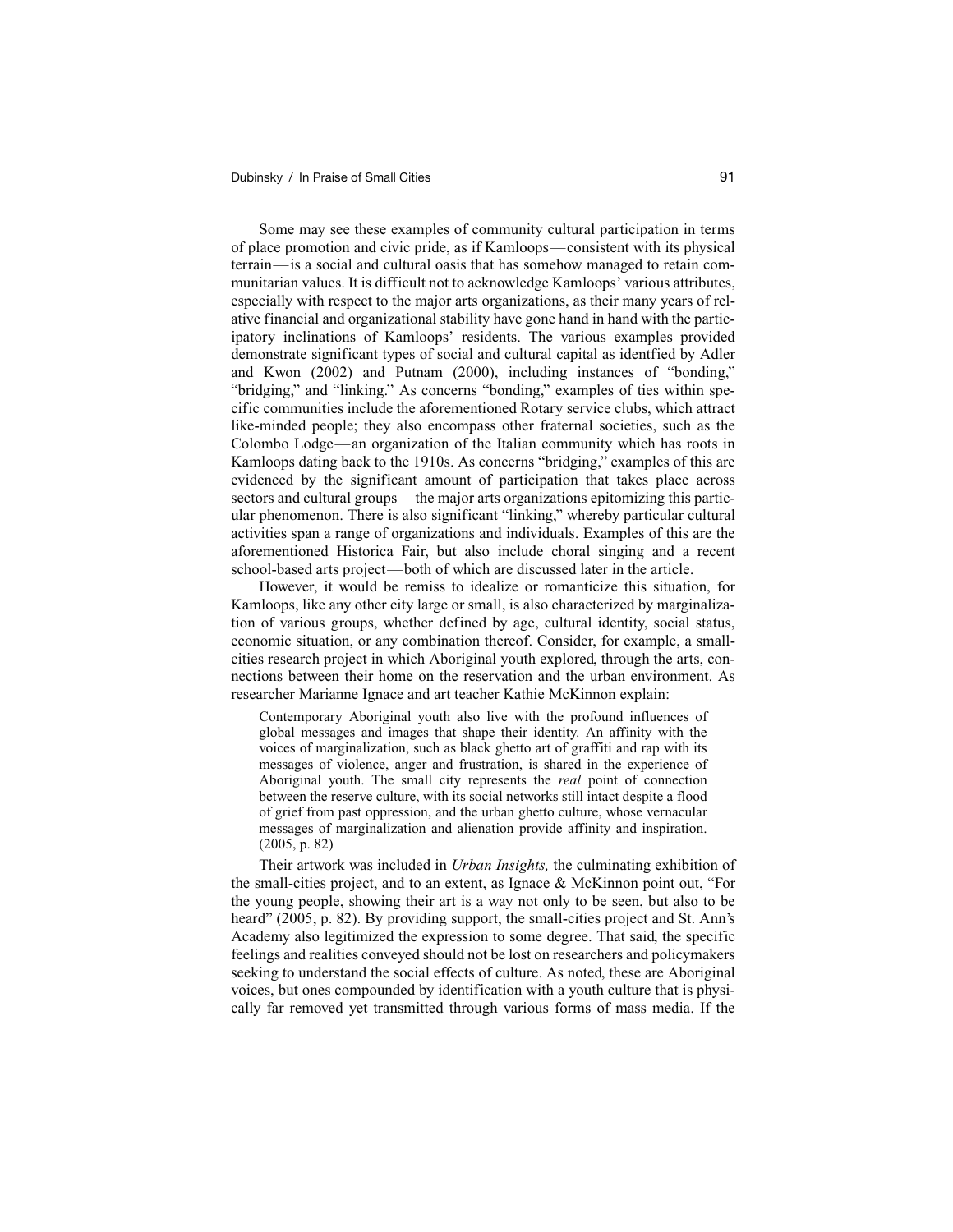experiences are any indication, the mechanisms for enhancing local expression are certainly not confined to local institutional support or to social networks, be they the First Nations community or Kamloops itself. They are inextricably tied to larger social and cultural currents and enactments.

The same is true for other individuals and groups, such as recent immigrants, who are farther out on the cultural periphery, where existent social capital, at least for now, has no significant enabling effect. The resonating influence may not be the voices of the black ghetto but the comparable circumstances of other newcomers in other places. To illustrate, in mid-March 2005, the feature story in the tri-weekly newspaper *Kamloops This Week* focused on the racist treatment of a recent Filipino immigrant (Johnson, 2005). This was not an isolated or celebrated case that had received extensive press coverage, but an attempt to convey the experience of many newcomers through the story of one individual during a week intended to officially acknowledge the prevalence of racism.

Apart from the specific experiences of individuals and groups, there are other developments that may potentially alter, challenge, or reinforce the patterns of social and cultural capital. Kamloops is growing—and not just in terms of newcomers from other provinces or outside of Canada. A recent study by Ross Nelson and Robert MacKinnon (2004) detected significant intramigration, with the Thompson-Nicola Region being the number one destination for people in British Columbia living outside the core areas of Vancouver and Victoria. Interestingly, the age levels varied, with both seniors and young people attracted to the region.

The persistence of traditional social capital, the realities of marginalization, and a population increase in Kamloops invite further speculation about what contributes culturally to the dynamics of urban life. In his influential work *The Rise of the Creative Class* (2002), Richard Florida maintains that a city's success is tied to attracting highly skilled and educated people, such as high-technology entrepreneurs, and having amenities and services that cater to and/or are operated by other creatively driven groups, which he identifies, for example, as the gay population and what he calls the "Bohemian" class. By contrast, Putnam (2000) claims that there is a major decline in community affiliations and in traditional forms of social capital, such as neighbourhood activities and memberships in voluntary organizations, resulting in a marked decrease in civic involvement. People, including members of the so-called creative class, may be engaged in all manner of activities, cultural or otherwise, but increasingly absent is significant communal engagement. As Putnam (2000) puts it in his now famous dictum, people are "bowling alone."3

From Florida's perspective, Kamloops—and possibly other small cities of comparable size—presents an interesting case. On the face of it, Kamloops would immediately score low on any Florida index given that it is still somewhat dependent on a resource-based economy, is relatively isolated, and has no high-technology sector. The staffs of the arts organizations, the university faculty, other local professionals, and various newcomers may qualify as constituents of the creative class, but they still would not necessarily amount to an optimal critical mass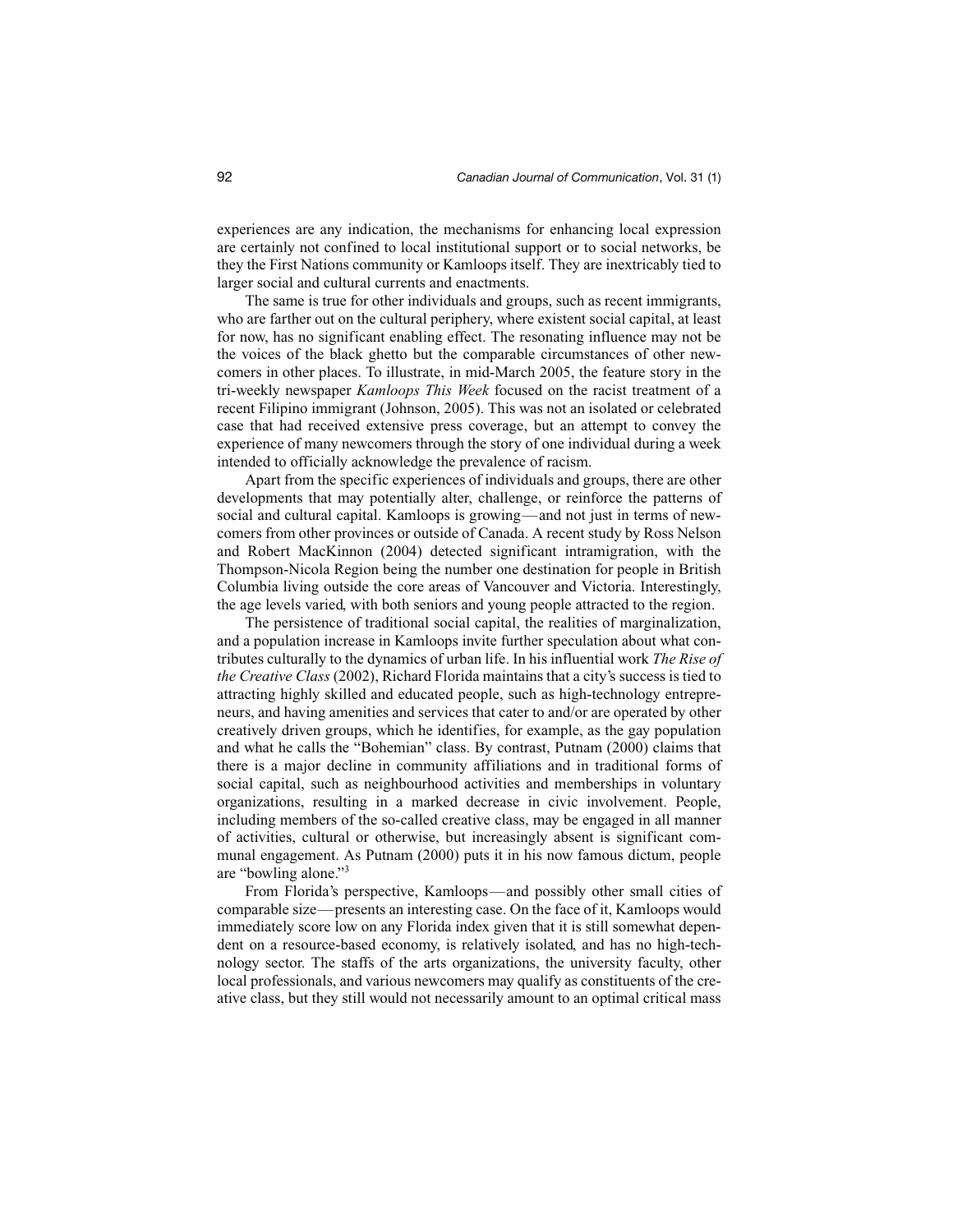even within the confines of a small city, according to Florida's requirements. By contrast, consider a small city like Ann Arbor, Michigan, in which the University of Michigan is practically synonymous with the city. Yet the range and degree of arts and heritage activities in Kamloops is certainly consistent with the needs and interests of the creative class. But what is responsible for the vital cultural life in Kamloops are the kinds of social capital that Putnam laments are in rapid decline. As for Florida, he would regard such capital as the social glue that used to be present in what are now struggling cities, and which is now unable to provide these places with the skills and resources needed not only to survive but to prosper.

Florida and Putnam offer compelling perspectives on what shapes or dissolves communities, yet they offer an either/or proposition. Somehow, a city that accommodates, if not embraces, the creative class is a place that has shed, or at least devalued, more traditional ties and resources. And what is one to make of specific groups, such as youth or newcomers, that do not fit the Florida mould? To put it another way, what are the social and cultural consequences for collective understanding if there is a dominant creative class that, Florida acknowledges, seeks "quasi-anonymity"? Are there cities that accommodate both or, more to the point, can there be compatibility between the two?

# **Choral groups in Kamloops: A specific case**

However, traditional forms of social capital remain strong, at least for now, necessitating more probing to further make sense of the links between cultural activity and collective understanding in Kamloops. To this end, the article now turns to a specific dimension of cultural life in Kamloops: the choral society or group. This dimension is not particular to Kamloops, for cities large and small have many of these associations, from large choirs affiliated with a major symphony orchestra to small groups of 20 people whose delight in singing converges with their desire for camaraderie. Especially significant is that the divide between professional and amateur performers or groups is not tied to the size of a group or its location. One is as likely to find some non-professional singers in major choirs as to find professionals in groups that are small or very rooted in their community. Kamloops reflects these tendencies, but noticeable once more are the relative number of groups and the apparent diversity of their interests. Again, the claim is not that Kamloops presents a special case, but that the choral activity is consistent with other patterns of cultural production and participation. Below is a thumbnail inventory of some of Kamloops' choral groups.

*A Capella* is a chamber group of 8-10 performers led by local composer Art Lewis.

*Canstabile* is a 20-voice choir of mostly young adults led by Evelyn Claude-Pierre.

*Classy Chassis* is a group of five senior women who sing in nursing homes and other community centres.

*Desert Sounds* is a group of over 20 singers connected to the Barbershop Quartet organization.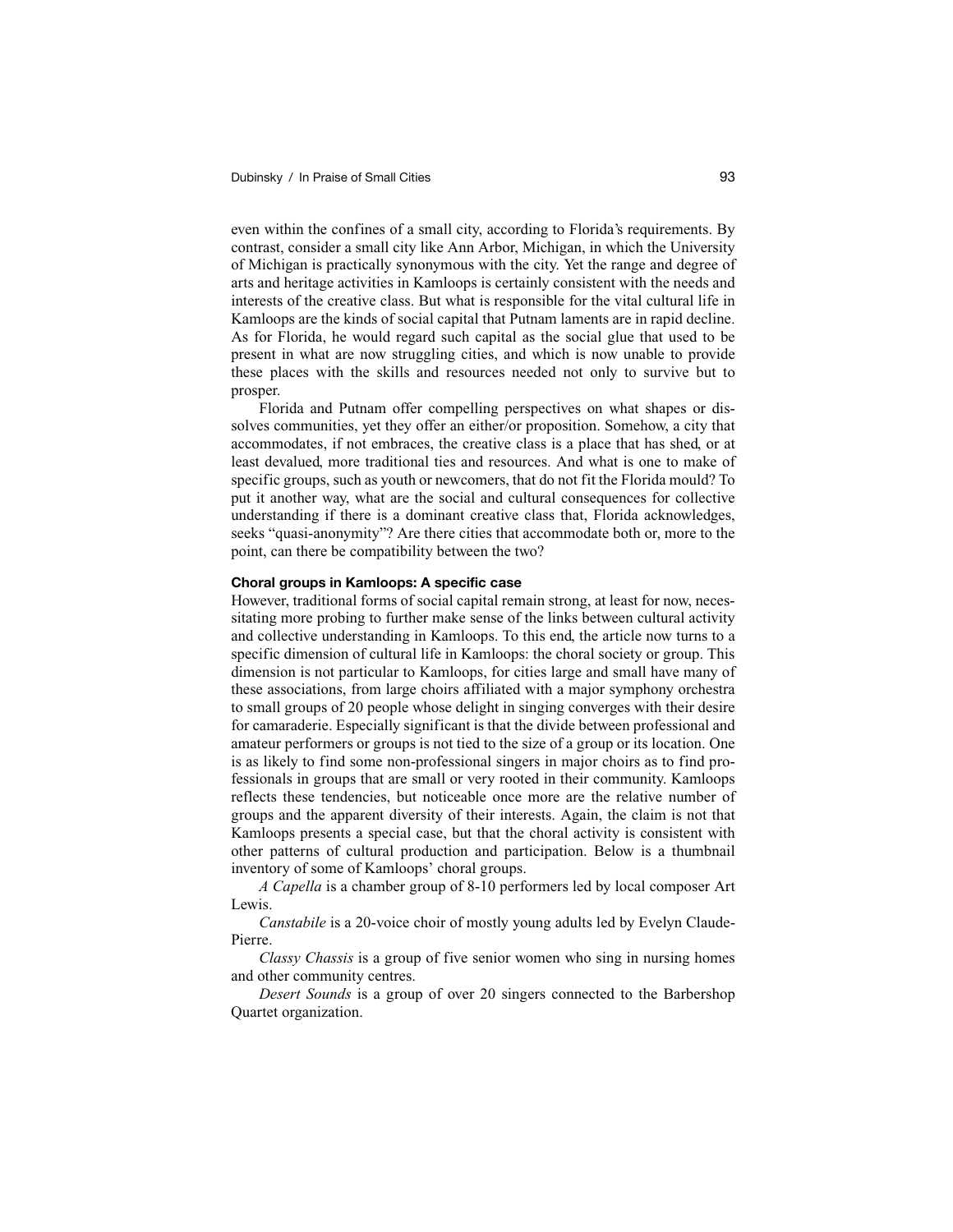*The German Choir* is a group of 15 performers who sing only in German. *Happy Choristers* is a large choir of seniors.

*Higher Ground* is a group of young adults with no connection to a high school and led by Nora Lee Quast, a music teacher with long-standing involvement in the community.

*Kamloops Choristers* is a long-standing group that began with the encouragement of School District 24. It was initially incorporated as a non-profit society, had a hiatus, then revived but saw no need to continue as a formal organization. It currently has 85 members, up from 50 during the past four years, and is led by Kelvin Barlow.

*School District 73 Children's Chorus* is a large ensemble that sings at local, provincial, and national festivals and other venues.

*Serious Options* is a chamber choir of 16-20 people also led by Nora Lee Quast, made up of young adults recently out of high school who want to continue singing.

*Spectapella* is a group of four singers let by music store owner Wilf Epp.

*Thompson Rivers University Chorus* is a large choral ensemble that performs with the Kamloops Symphony. Half the chorus are students from the university, and its activities are tied to university course offerings. It is conducted by John Churchley, currently the principal of Beattie Elementary School of the Arts.

*Vivace* is a group led by Sally Whitmore that has about 16 members and is especially interested in madrigals and other chamber work. John Franks, a local composer, is also involved.

A number of findings shed light on these groups as cultural associations and on their role in and effect on the community. First, and perhaps not surprisingly, seniors are very well represented. Yet there is also a concerted effort to engage young people, either within a course of study at the university or through various informal groups. In either case, young women predominate. Moreover, and as confirmed by Kelvin Barlow, director of Kamloops Choristers and a board member of the Kamloops Symphony, the local school district has played a considerable role. It directly supports activity, has encouraged the formation of several community groups, and is a source for leadership as many of the directors, including Barlow, are former schoolteachers. As one would expect, and as noted above, the various groups offer an outlet for a particular interest, if not a love of singing, but also provide an opportunity for conviviality. Yet professional and amateur performers intermingle, and most groups, and their various leaders, maintain ties with the British Columbia Choral Federation, one of the largest and most active of such associations in Canada, and with a society of choral conductors and directors.

Although initial and cursory, these observations indicate that choral activity represents significant community engagement. There is dual participation, as group members are performers and also volunteers who keep their associations going. There are also almost no barriers to entry, except perhaps the customary audition, which is why, along with the inexpensive cost of participation, both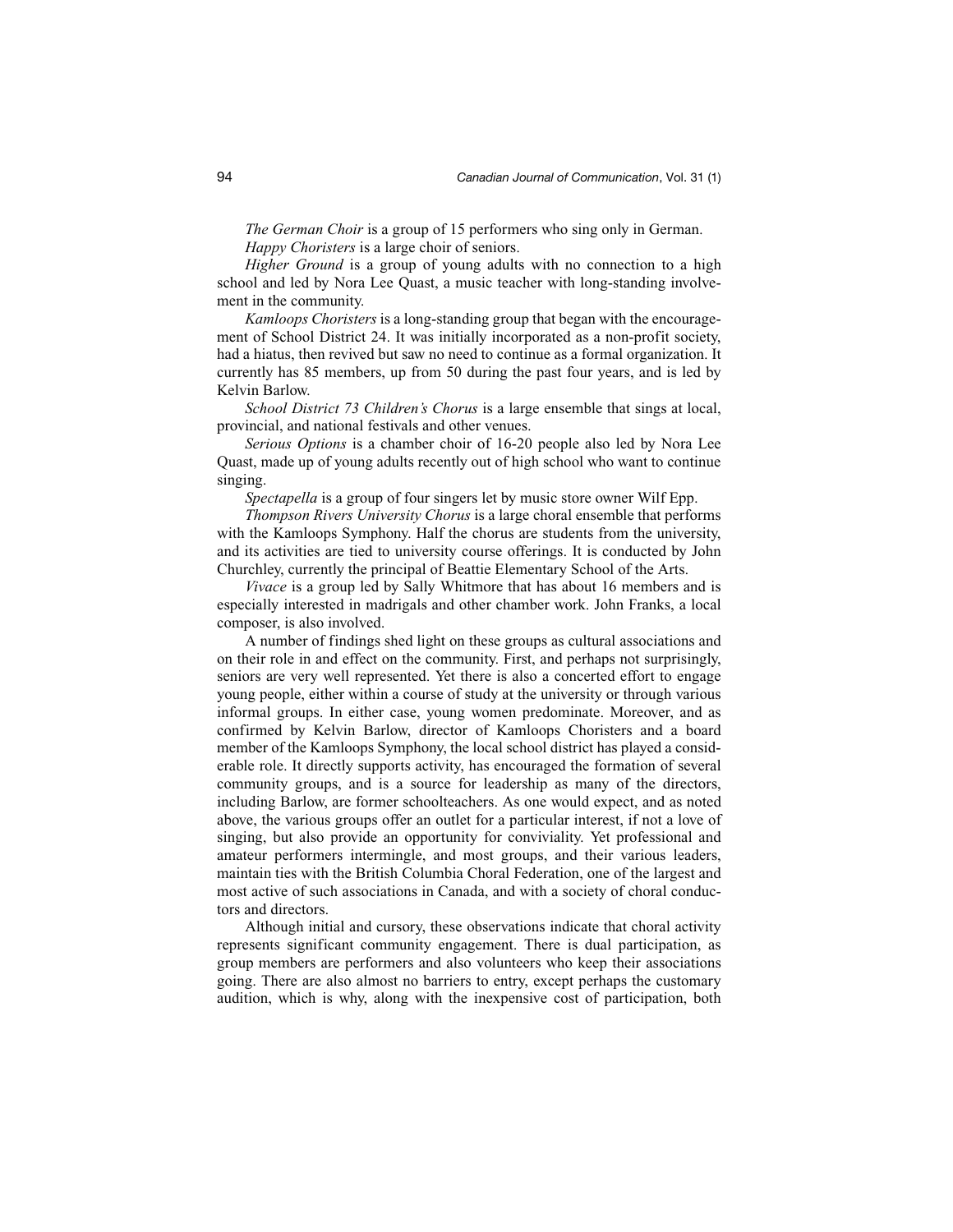young and old are attracted to what can best be described as the choral scene.<sup>4</sup> Moreover, while few if any groups are incorporated as non-profit societies, they nevertheless do not exist for financial gain, unlike most local rock bands and similar musical ensembles who perform for a living, whether they are in one community or have a wider audience and following. Choral groups and societies are therefore very much predicated upon traditional forms of social and cultural capital. If the Kamloops examples are any indication, such groups tend to reinforce ties and associations that have contributed to community cohesion and expression given the individual and collective needs they seem to fulfill.

### **The power of proximity**

As a range of organizations and activities suggests, collective understanding is enhanced by cultural expression and participation in Kamloops. Furthermore, forms of social and cultural capital are both the necessary ingredients and the outcomes of such interchange. Whether this recommends Kamloops as a model is open to question. Perhaps it is more typical than studies contend when factors such as inclusion are also considered. Or perhaps such communication is more likely to happen in small communities. To put it another way, it may be critical to stay attuned to local conditions, to indigenous forms and expressions, and to the importance of scale, whether the objective is research, assessment, policymaking, or advocacy. On the other hand, and echoing some of the preliminary cautions of this article, there may be risks in being too local.<sup>5</sup> There are, potentially, many responses to these observations or issues that may potentially have an effect at all levels of government if the desire is to further articulate the connections between culture and community. Such is the case with proximity which has several implications. Just as the focus on the small city may have initially seemed romantic and anachronistic, so too might an emphasis on proximity in a world marked by increasing globalization and digitization—a world which, moreover, now includes the embracing of virtual places. At the same time, a focus on the constituents of a civil society, as demonstrated earlier in this article in the discussion of Putnam (2000), indicates a corresponding, if not acute, concern with local and everyday realties that occur on the ground, directly face to face—a concern certainly borne out in policy terms, for example, by the Canadian federal government's recent and direct support of cities. In these respects, proximity may account for the *degree* of local engagement. This is not to say, however, that proximity does not come with its own peculiar set of nuances. More than 40 years ago, E. T. Hall, the distinguished anthropologist, shed light on the whole notion of proximity when he identified four kinds of distance: intimate, personnel, social, and public (Hall, 1964). Today, these distinctions can serve as a departure for further understanding the interstices of the local, but also the virtual, as we seek to understand the culture of place and the place of culture. These distinctions are certainly important when considering the role played by proximity, in its various forms, in Kamloops.

One of the principal factors that drove the small-cities project is the geographic location of Kamloops. The sense of Kamloops as a place is uppermost in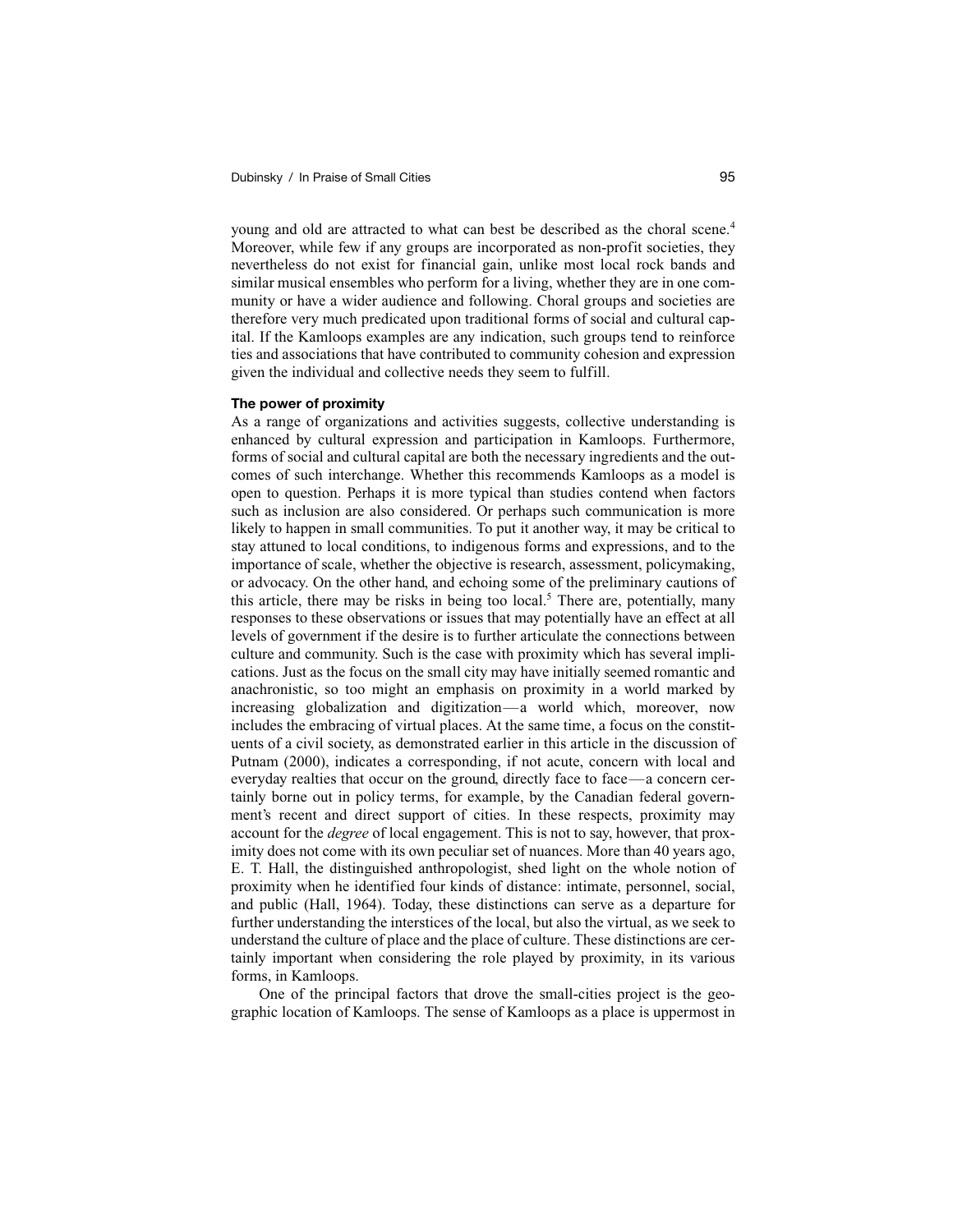many of the studies, in the *Urban Insights* exhibition at the Kamloops Art Gallery, and in the play *Ernestine Shuswap Gets Her Trout*. Yet proximity must be measured in more than just distance from metropolitan areas and smaller communities, as the proximities within a city equally give meaning, shape, and effect to cultural production and participation. Although Kamloops is one of the largest cities area-wise in British Columbia, its many assets, amenities, and services are close and accessible. However, studies have questioned this assumption in terms of the availability and location of resources for marginal or disadvantaged groups and/or specific cultural communities. Some have pointed to related instances of deprivation (Boone & Nelson, 2001; Deutschmann, 2005).

Kamloops, like other cities large and small, has physical divides that translate into social and economic differences. The Thompson Rivers, an initial symbolic reference, tend to reinforce many prejudices and stereotypes, both social and spatial. The south bank of the river, for example, contains the downtown, an old treed and affluent neighbourhood, and the regional hospital, while the more recent residential areas and shopping centres make their way up the hills that rise from the city centre. The gallery, the performing spaces for the symphony and the theatre company, and the university are also on the south side. By contrast, the "North Shore," which before an amalgamation almost 30 years ago used to be North Kamloops, is much more culturally diverse, has a growing Aboriginal population, and has several low-income areas. In another direction across the rivers is the Kamloops Indian Band.

The perception and the reality of the two sides of Kamloops obviously present challenges with respect to enhancing community through cultural production and participation. There are, for example, differing visions as to where to build a proposed multi-purpose arts centre, which is intended to accommodate working artists and several cultural organizations. Yet perceptions are also countered by realities that suggest engagement may be far more widespread than is assumed, precisely because of proximity. For one thing, the North Shore area has a strong collective identity: it is called "the North Shore" by residents and others alike as an expression of civic pride and a sense of place. There is no collective equivalent for the south side of the city other than reference to specific residential areas, which is also the case for the North Shore when it comes to pinpointing actual locations. The use of cultural services is also significant, as the North Shore branch of the regional library is busier than the main library downtown.

A recent school-based visual-arts project further illustrates the significance of proximity and, by extension, the strength of diversity and the potential for collective understanding. Last winter under the aegis of Catalyst for Change, a program of Vancouver-based ArtStarts in Schools, Kamloops-based artist Tricia Sellmer worked with grade six children at A. E. Perry Elementary School to create a community quilt. The large work contains self-portraits of the students and images of people they admire and respect. Sellmer also enlisted the assistance of other community members including a group of quilters who gather every week at the Japanese Cultural Centre. What resulted is a work that powerfully represents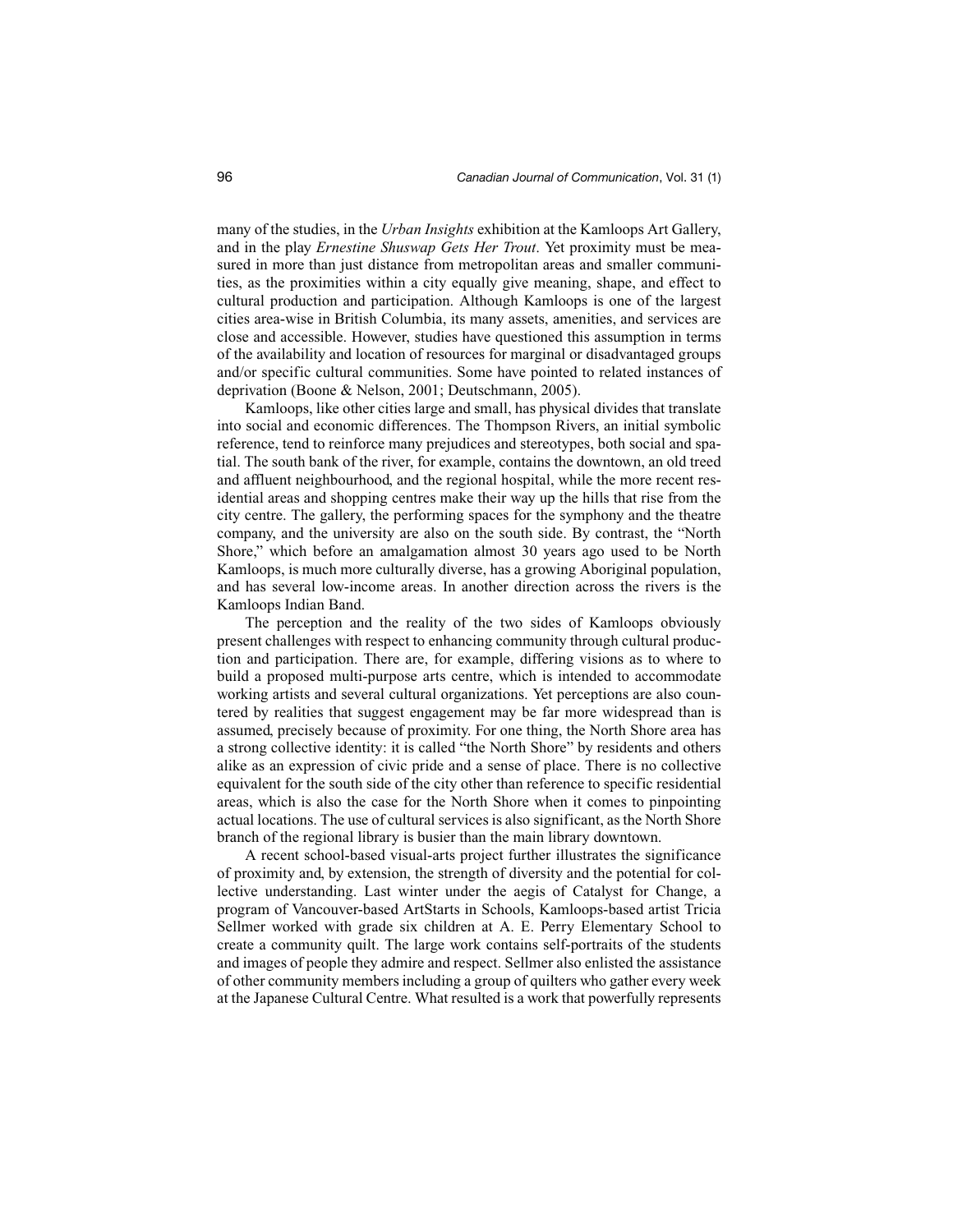culture in many ways—a quilt that depicts many single mothers as most admired, but is also significant for the absence of fathers, a quilt filled with images, stitching, and beadwork that conveys many backgrounds, traditions, languages, and pastimes. The quilt also served, at least temporarily, to celebrate individual differences and similarities while bridging several cultural divides on the North Shore, particularly in the immediate area around the school.

Suffice to say, proximity in its many forms is a key factor in the cultural life of the small city. It has symbolic significance and determines to some degree the location and flow of social and cultural capital. In the specific case of the quilt, or similar cultural creations, proximity can facilitate collective understanding and possibly contribute to the formation of new networks and trust relationships. Proximity also has ramifications for larger cities and metropolitan areas, especially when it comes to enhancing collective understanding. In fact, when large cities and their attendant social and cultural organizations recognize the degree to which distance mediates cultural possibilities and participation, engagement may become more attainable.

To probe these connections further, consider the activities of Reading the Museum, the national program of the Canadian Museums Association that utilizes museums as resources for literacy education for adults and families. From 1993 to 2001, and funded by the National Literacy Secretariat, the program supported 34 demonstration projects in which various types of museums, large and small, worked with community organizations to encourage literacy learning in practical and imaginative ways. Site visits to these projects in my capacity as program coordinator called attention to *where* they were happening and, more to the point, the proximity between the museum and a literacy program in a given city.

Take for example the project at the Edmonton Art Gallery in Edmonton, Alberta—relevant to this discussion even though the latter is a large city. The education curator at the time, Marie Lopes, approached Prospects Literacy, a community organization about 12 blocks away from the gallery. The gallery is on the main city square that also houses the city hall, the Citadel Theatre, the largest professional theatre company, and the Winspear Centre, a concert venue, while Prospects, at the time, was in an economically marginalized area, literally and metaphorically on "the other side of the tracks," but within walking distance of the gallery. When Marie approached Prospects about using the gallery for literacy learning, the prospective learners were curious but insisted that she first come to Prospects before they go to the gallery, which none had ever done. After several weekly meetings, the students felt comfortable and secure enough to cross the threshold and spend time in the gallery looking at various artworks and writing and talking about them. Proximity was crucial, as the short distance enabled a group of learners to go a long way in their learning and in their use and appreciation of, and eventual attachment to, a cultural institution that was nearby but in which they had never set foot. In this context, close proximity became the means for access: for having a sense of ownership of a public place.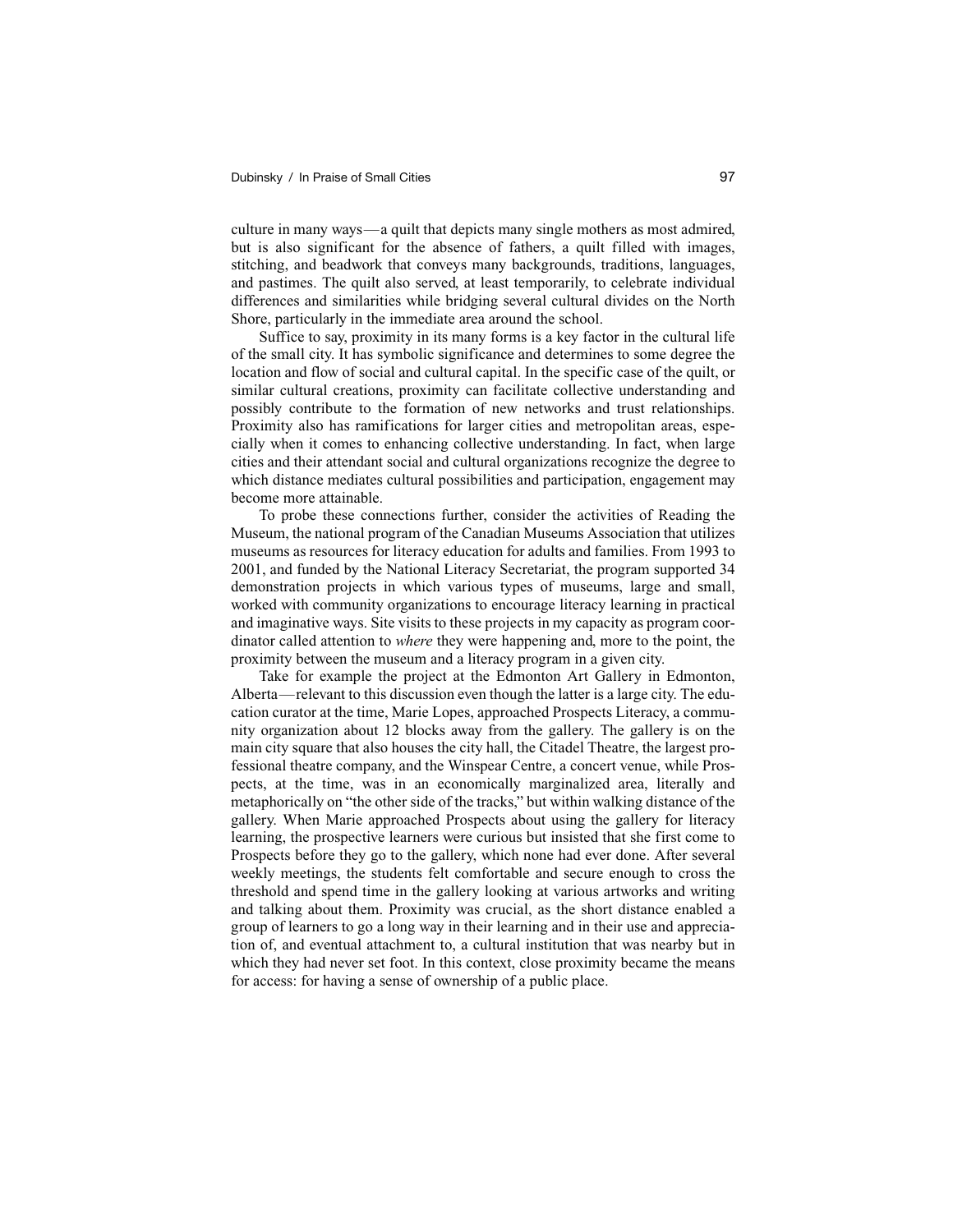A group of mostly single mothers and their children in London, Ontario, were initially not as lucky. In the summer of 1998 they commuted by bus once a week from a subsidized housing complex to Eldon House, a heritage building that is part of the Museum London complex located in the city's downtown. For six weeks they used the house, its contents, its history, and its grounds as a basis for journal writing. The distance factor was eventually overcome as the bus trip became an integral part of the project, with participants using it to chat about their learning experience and to get to know each other better.

When I came for the site visit, the project coordinator, Cydna Mercer, suggested that we go initially to the housing project and that I travel on the bus with the learners to appreciate the whole process. Sitting and talking to some participants while waiting for others, I noticed a group of people staring at the bus. I was told that they were a group of recent Somali immigrants who had been approached to join the project and who were initially willing until the first morning, when they saw the bus and collectively decided against participating. Apparently, the bus frightened them because in strife-ridden Somalia when a bus or truck comes it is often to take someone away, sometimes indefinitely. Despite the new and peaceful environment, the bus was too symbolically charged and, despite assurances, the group was not prepared to trust the project organizers or others in the housing project. Cydna had hoped that when the group saw other participants returning each day they would participate, but this never occurred. Evidently, trust needs to develop over longer periods of time. Yet if the museum were closer, within walking distance, near enough to allay fears and give anyone in the group the freedom to leave, the situation might have been completely different. Again, proximity seems an obvious factor, but profoundly so, because it is bound up with people's needs, perceptions, and access, all of which must be considered by researchers, policymakers, educators, and other professionals within or beyond the cultural sector.

# **Collaboration: The new organizational paradigm?**

This article has looked at ways cultural production and participation facilitate or enhance collective understanding in small communities. Crucial factors or determinants for making connections, allocating resources, and realizing aims include various kinds of social and cultural capital and the strategic importance of proximity. Questions have also been raised as to what small cities might demonstrate to larger ones about the contours of the local for encouraging community affiliations. The article now takes a different track in an effort to raise a related organizational and policy issue. One assumption that goes with any kind of collective endeavour is the necessity for collaboration: what one might call, drawing on the previous discussion, a form of social proximity, whether this consists of a partnership, an alliance, or some other form of cooperation. This may seem patently evident if the sole or principal aim of production and participation is the collective good.

However, collaboration has not always been the case in the arts and heritage sector, as in many other fields and government bodies where organizational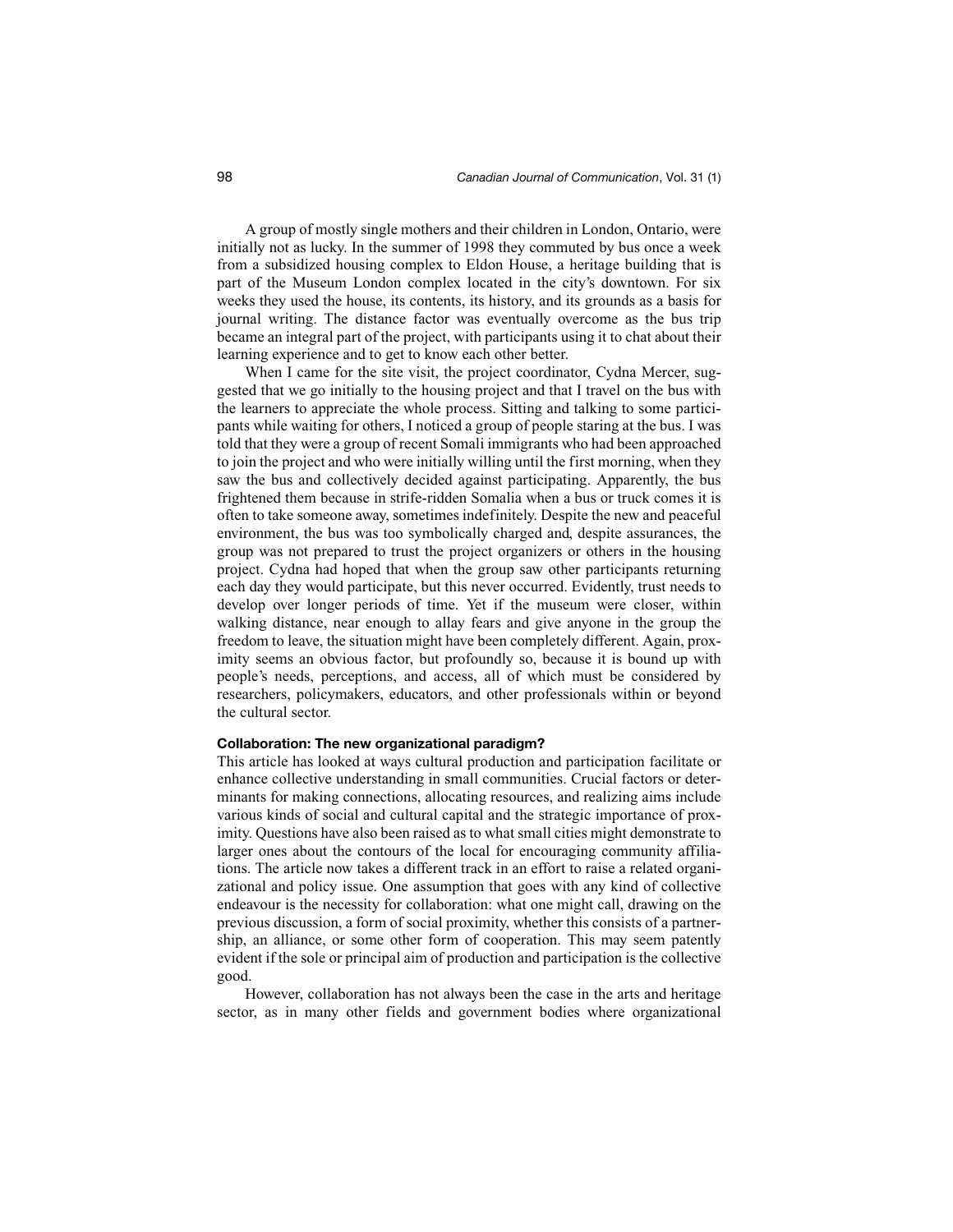autonomy, disciplinary boundaries, and other territorial concerns were considered to be sacrosanct. Today, the opposite increasingly prevails and collaboration among groups is taken as a given. As a result, collaboration becomes as much the principal objective as the very content or program it is supposed to accommodate. One can hear the language of collaboration in the corridors of governments—and this includes granting agencies and programs—and one can also hear it in the corporate sector, in universities, in the cultural sector, and in other non-profit arenas. Strategic alliances, shared resources, co-productions, co-sponsorships, and crosssectoral partnerships are some of the key concepts and arrangements that govern, if not determine, the organization of many activities, including cultural production and participation. In our own case, "The Cultural Future of Small Cities" project was funded by the Community-University Research Alliance program of the Social Sciences and Humanities Research Council of Canada.

This is not to suggest that alliances or other collaborative forms emerged unprecedented. For example, art galleries, museums, and performing-arts organizations have, for a considerable time, cooperated on joint ventures such as travelling exhibitions and performances, and in many places there is a long-standing tradition of community outreach. Significant now is the degree to which collaboration has become the rule, with assumptions and formalities developed with respect to expected outputs and outcomes. The point is not to call into question what may be a new paradigm. Rather, it is necessary to recognize more fully and critically that there are many kinds of collaboration. Whether the locus of interest is cultural production and participation or another community activity, the origins of cooperation and the kind of collaborative framework that ensues may matter a great deal, especially if collective understanding is a desired goal.

These perspectives are finding their way into considerations of policymaking and governance. Recognizing the frequent claim that it is not what governments do, but rather how they do it, Gattinger (2005), for example, addresses the importance of collaboration for horizontal decision-making as opposed to relying on a traditional top-down approach. She suggests that the policy process can benefit from "creative pique" in the dual sense that it should "pique interest" while also allowing for "pique," as in "irritation" or dissatisfaction (pp. 201-220). For Gattinger, the key issue is engagement and she identifies three levels: active, which involves extensive participation in the policy process by a range of actors; passive, which refers to a less influential, if still engaged, role; and disengagement, in which organizations who could be engaged are not, or have previously been involved but have exited the deliberations. She also places importance on the nature and mechanisms of engagement by referring to several kinds of possible arrangements for formulating and implementing policy and to the "quality of interactions" among individuals, organizations, and sectors, including the extent to which dissent is recognized and managed.

Looking back at cultural participation in Kamloops, and for that matter at other examples of cultural participation cited throughout this article, Gattinger's perspective assists in further accounting for a cultural climate characterized by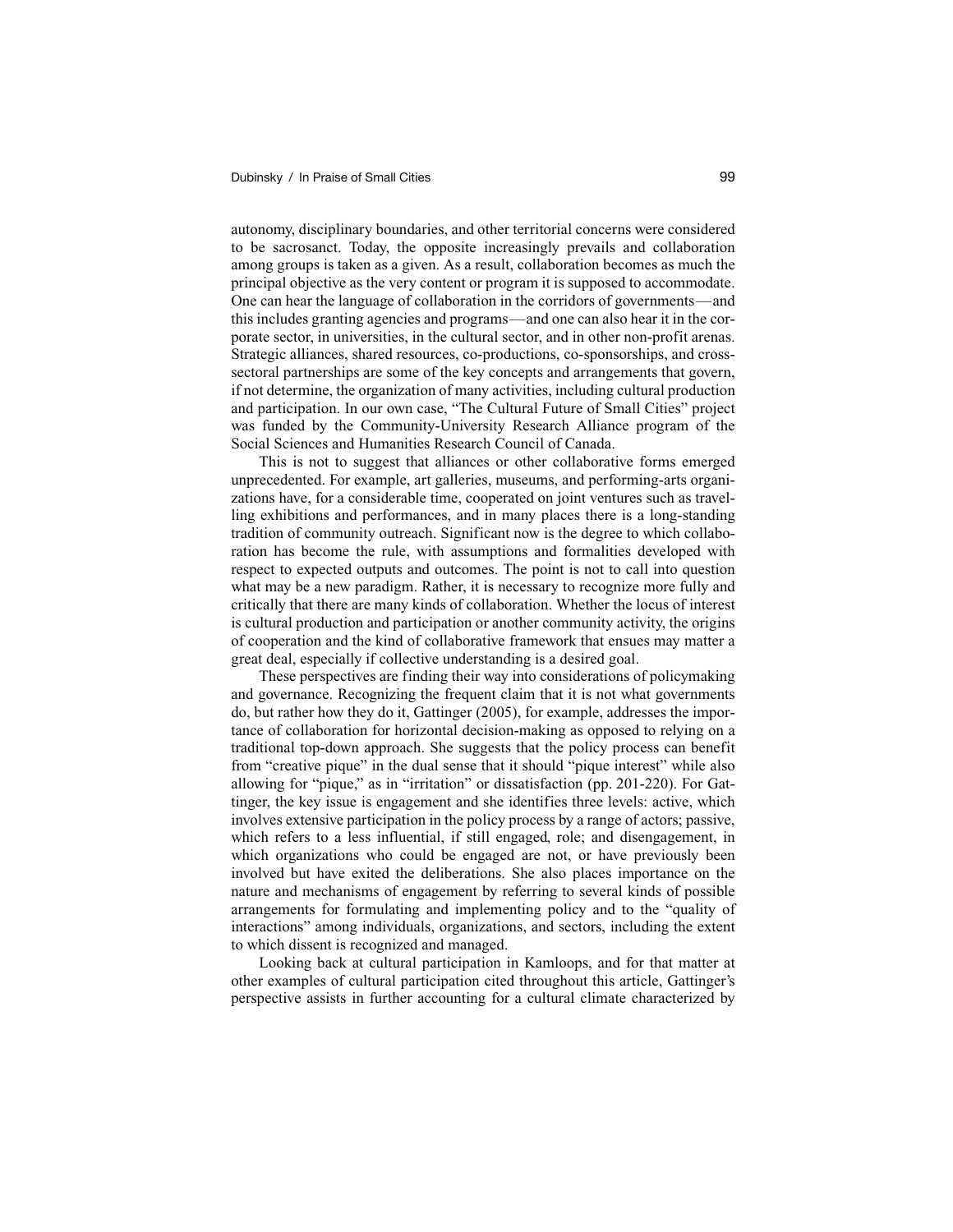collaboration. A broader picture that includes the role of governments and the differing expectations and claims of various organizations may reveal evidence of passivity or disengagement, if not in some cases conflict or dissent, even if the outcome is enabling. However, there can be situations in which the state is not dominant, such as "grassroots" activity, even if government is a funder, which it often is. There are also instances in which neither the state nor a community-based activity is instrumental, but, instead, intermediary institutions such as larger educational organizations, social agencies, professional cultural organizations, or other established non-profits play a key role.

Faced with various contingencies and leaving open the question as to whether collaboration is state induced, state supported, or stateless, this article draws on Gattinger once again to introduce five kinds of collaboration.<sup>6</sup> They are neither fixed types nor mutually exclusive, but are intended to provide an initial framework for thinking further about the possibilities and constraints for cultural production and participation, whether in small communities or major cities. Several examples are drawn from the Kamloops experience and from the arts and heritage sector, while others are more general in nature.

## **Organic collaboration**

Organic collaboration can arise from evolving or emergent conditions or opportunities. It can often be serendipitous. Organizations, through ongoing communication or by chance, might recognize that there are ways they can work together more effectively to accomplish goals than going it alone. Collaboration might continue in an informal fashion, guided by inherent trust and clarity about expectations and responsibilities, but might also at some point require a formal framework, such as a legal contract. In many ways the small-cities project was initially an organic collaboration. The Kamloops Art Gallery became aware of the CURA program and then approached the university. Other partners became involved as the proposal took shape and the research/community interfaces were developed. Now that the project is completed many relationships have endured, depending on the type and scope of the research studies and the personnel and partners involved.

# **Self-interested collaboration**

This kind of collaboration may also have emergent qualities or result serendipitously, but one or more parties will be specifically self-interested from the outset —on the lookout, as it were, for possible partnerships and alliances. The relationship may continue to be informal, may require contractual agreements, or can have a sunset provision. The gallery's role in the formation of the small-cities project could be seen as self-interested rather than organic. Yet the same might be said for the other partners, especially the university given the SSHRC as the principal source of support. As another example, consider the community quilt project described earlier. ArtStarts chose Kamloops as a site for its Catalyst for Change program owing to existing strong interest in community-based art activities. But once the various school-based projects began, their realization was primarily due to organic factors, with collaboration evolving depending on what actors became involved. The same can be said for the Reading the Museum projects, in which the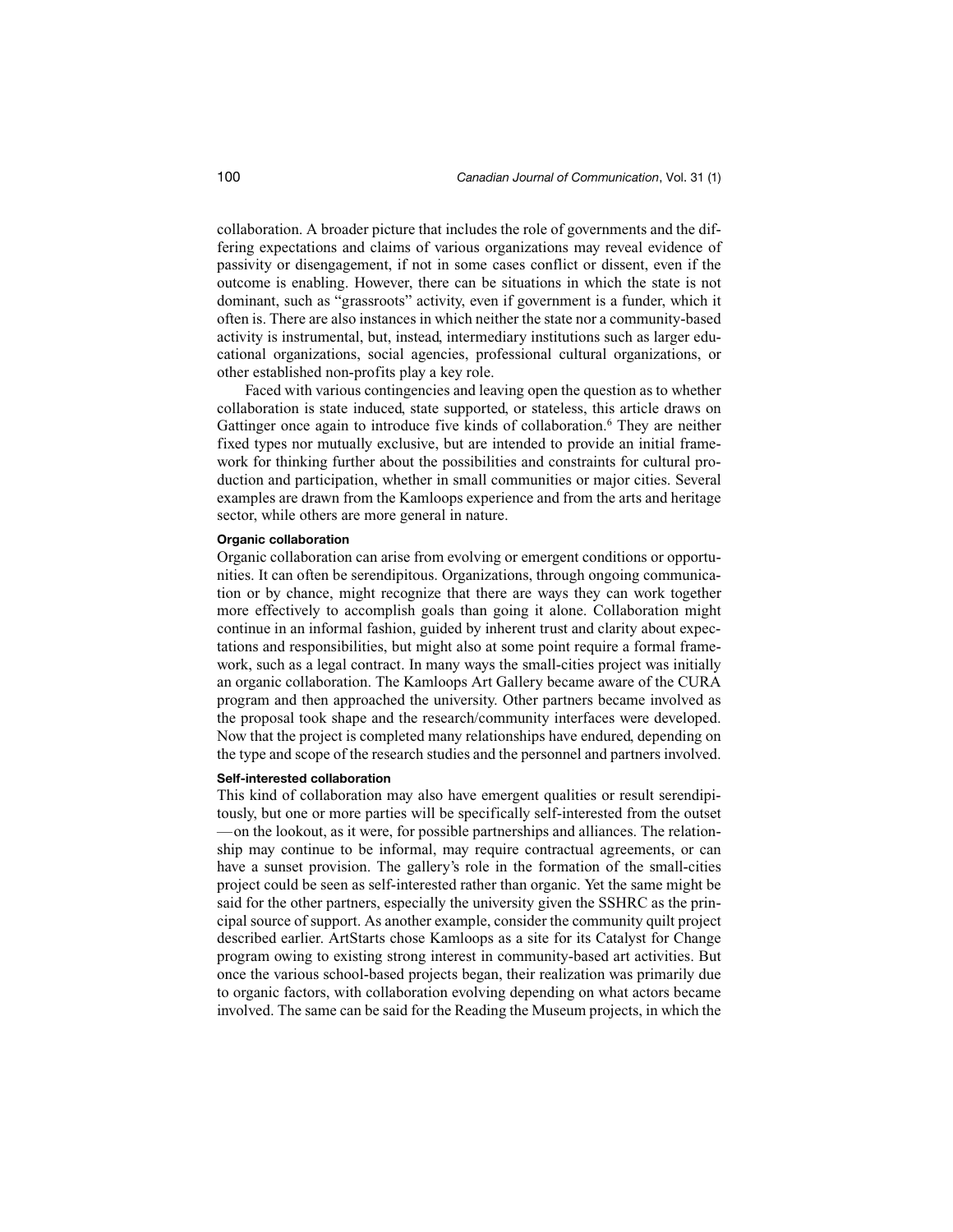participation of museums and literacy organizations was a combination of organic and self-interested collaboration.

### **Mimetic collaboration**

This is collaboration based on emulation, whereby an organization thinks collaboration is a good idea or is needed. The guiding maxim "If it worked there, it will work here" applies, with the expectation that the collaboration will be fruitful and satisfy what has been missing, since others seem to have benefited from it. Selfinterest may also matter, but the power of the example will prevail, especially in times of uncertainty when organizations are looking for ways and means to operate, if not survive and prosper. The art world, more specifically major arts organizations from galleries to performing-arts groups, often looks to the corporate sector when developing and organizing partnerships and other alliances to mount travelling exhibitions and performances. Emulation is embedded in components such as marketing strategies and goes far beyond traditional corporate sponsorship and other private support. Yet emulation can also be community based. In the case of the Reading the Museum program, for example, several of its projects were a source emulated by other museums and galleries.

#### **Normative collaboration**

This kind of collaboration happens as result of, or in response to, standards or conventions in a given field or sector that require or recommend cooperation of some sort. It can have a mimetic cast. It can also be self-interested, but the adherence to norms, where the basic rules of the game—such as ethical guidelines—are initially known, may be the basis for emergent collaboration or more formalized alliances and partnerships. Throughout the course of the small-cities project, several normative considerations were at play given the involvement of the university and its expectations about research. More specific to cultural production and participation, all partners had to learn, and hopefully have come to respect, each other's boundaries, agenda, and ways of working while continuing to collaborate.

### **Coercive collaboration**

This is forced cooperation, whether an organization coerces another to collaborate or whether an organization feels compelled to collaborate. The method generally used to coerce amounts to various degrees of arm-twisting, ranging from gentle encouragement to strong pressure. There may also be normative or mimetic elements, but the need for and importance of collaboration and the consequences of not doing so, such as ineligibility for funding, usually dominate. Forced or persuasive collaboration may, therefore, have conditions and constraints that imply such coercion is really not collaboration at all, although it is regarded as such. However, there can be unintended consequences whereby coerced organizations occasionally turn out to be the most cooperative.

# **Some tentative conclusions and recommendations**

This article has identified some of the forces, conditions, and possibilities of cultural production and participation that enhance collective understanding in the small city. As reiterated several times, different but complementary forms of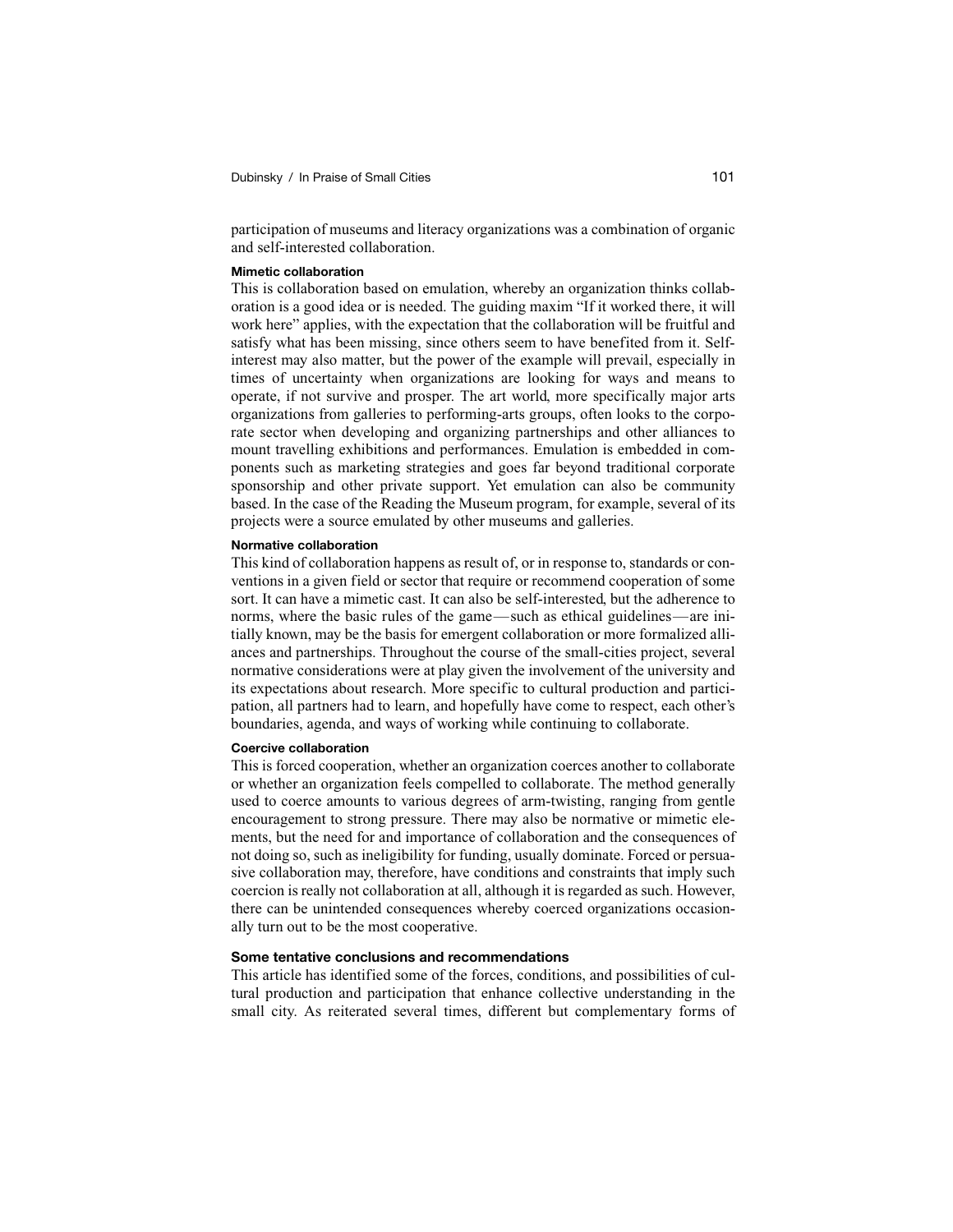social and cultural capital are both the necessary ingredients and outcomes of such activity. However, there may be an incompatibility, if not a disconnect, between these networks and norms and what is envisioned as necessary for the development and maintenance of what is generally characterized as the creative city. This article also stressed the importance of proximity for developing and analyzing initiatives whose principal aim is the pursuit of the collective good. In addition, it pointed out some of the subtleties, conditions, and challenges of working together that may apply to the arts and cultural sector as well as other fields. Based on the analysis and various observations, here are some tentative conclusions and recommendations concerning a research program on the social effects of culture.

- 1. A need exists for comparative study of how cultural activity is framed, supported, and realized within the context of cities, large and small.<sup>7</sup> This requires more than an analysis of policies and municipal mechanisms, although they are central. As demonstrated by various community-based studies and collaborative activities, there is a need to know more about the relationships between the cultural (i.e., symbolic) choices that people make and the social locations in which they take place (Berger, 1995). This suggestion recalls an observation made by Raymond Williams almost fifty years ago, when he laid down some of the essential groundwork for the study of culture. As he put it: "Culture refers to relationships between elements in a whole way of life and the analysis of culture is the attempt to discover the nature of the organization which is the complex of these relationships" (1961, p. 46). His perspective continues to resonate as it offers the possibility of getting beyond various claims for the impact of arts and heritage activities to understanding what culture means and why it matters.<sup>8</sup>
- 2. Although such comparsion is a tall order, there is also a need to consider cultural production and participation in relation to other forms of civic engagement. As the Kamloops experience demonstrates, this entails looking at other sectors for complementary or different patterns of engagement, especially given the weight now placed on collaboration as a strategy. Among other things, there needs to be a greater focus on community-based organizations. Yet, as Stern and Seifert (2000) point out, some concepts and categories for analyzing government programs and agencies, professional organizations, and other "rational" actors may not be appropriate for gauging the work and workings of, for example, community-based arts groups. They argue that these entities are "social movements" and must be regarded as such when examining their active role in developing and sustaining communities. This is not to suggest that these organizations are subject to different standards when the aim is analysis or assessment; rather it is to recognize the different voices, motives, origins, and life cycles of many participating organizations.<sup>9</sup>
- 3. Finally, none of the above can be substantially considered without addressing related urban realities such as marginalization, in- and out-migration, gentrification, and tourism that are reshaping cities, large and small. These realities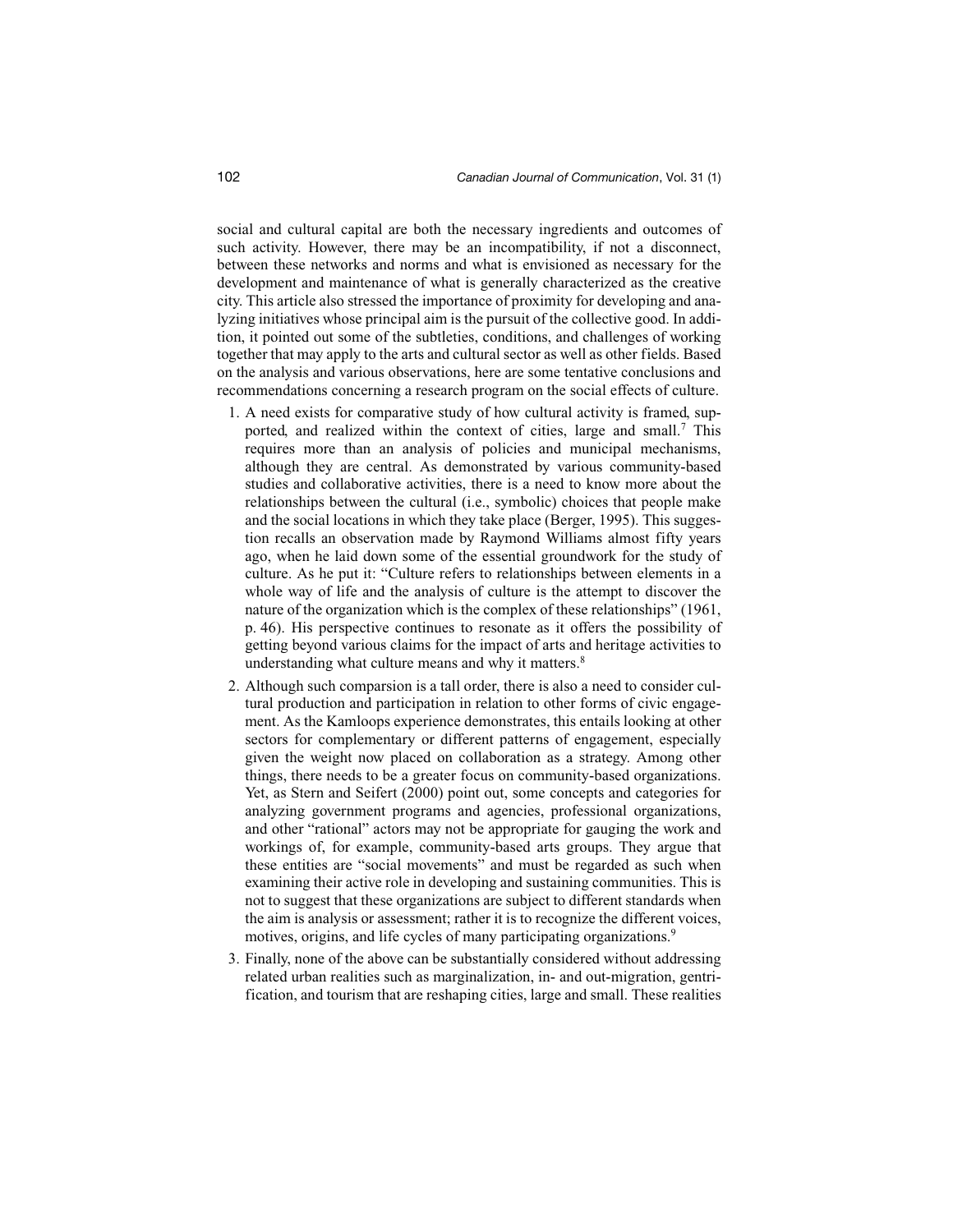are tied to the competition for and allocation of resources and services, and for many small cities and remote communities facing economic and population decline—and this does not include Kamloops and other growth centres —the future looks increasingly bleak. Political debate thus becomes crucial as to what should be done to sustain or maintain communities, whether they are growing or vulnerable.

4. For growing communities, municipal support for resources and services, cultural or otherwise, is provided, or at least available—sometimes even plentiful. For vulnerable communities, as Slack, Bourne and Gertler (2003) point out, the issue is subsidization. As they explain, the argument "is drawn from the concept of *place-based equity*, that is that people have rights to public goods whenever [sic] they choose to locate . . . there is an obligation on the larger society to provide minimum levels of services to all citizens wherever they live" (2003, p. 25, emphasis in the original). Interestingly enough, culture is seldom included in the list of basic services or resources; in fact, much is made of the position that culture is *too* subsidized, regardless of the location and/or economic circumstances of a given municipality. Yet, whether the focus is vulnerable or prosperous cities, small or large, an attention to culture as a public good and to what Edward Casey (1997) refers to as the "fate of place" must be taken into account if the aim is to more fully understand and appreciate the social effects of culture.

# **Acknowledgments**

I wish to thank Trish Keegan of the Kamloops Art Gallery and Linnet Fawcett for their careful reading of this article. I also wish to thank the authors of other commissioned articles in this series, the academic advisory committee and staff of the SRA Directorate, the editorial committee of the *CJC*, and two anonymous reviewers for their insights, comments, and suggestions. I would also like to thank Kelvin Barlow, director of the Kamloops Choristers, for his observations and the information he provided for the "Choral Groups in Kamloops" section of the article.

# **Notes**

- 1. This five-year project (2001-05) was supported by the Community-University Research Alliance program (CURA) of the Social Sciences and Humanities Research Council of Canada (SSHRC) and had nine initial partners: Kamloops Art Gallery (lead), Thompson Rivers University, City of Kamloops, Forest Research Extension Partnership, John Howard Society, Kamloops Museum and Archives, Secwepemc Culture and Education Society, Stuart Wood Elementary School, and Western Canada Theatre.
- 2. How a city is classified by population is also a factor. Statistics Canada distinguishes between two geographic units: a Census Metropolitan Area (CMA), in which one or more adjacent municipalities are situated around a major urban core of at least 100,000, and a Census Agglomeration (CA), which requires an urban core of at least 10,000. The population requirement can also have political overtones. In June 2004, Canada's 22 largest cities met at a closed-door forum to discuss the particular economic, social, and governance challenges they face, especially in relation to support, or lack thereof, from the federal and provincial governments. The group included Toronto, with a population of more than 4 million, and Sherbrooke, Quebec, listed as number 22, with a popula-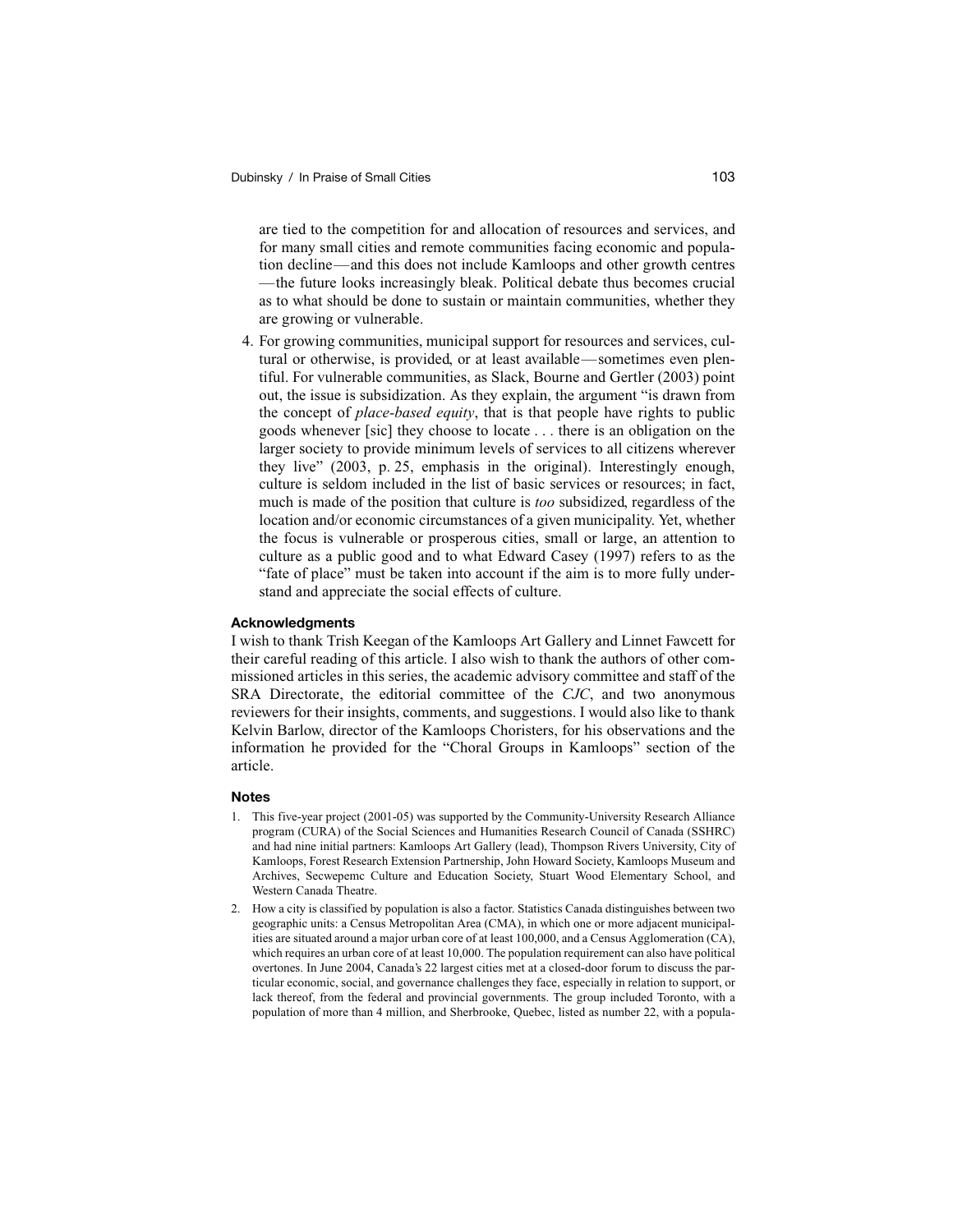tion of just over 150,000 people. The small-cities project, as it is referred to in shorthand, also used 150,000 as the cut-off point in its work because it marks a natural break between regional centres and their metropolitan counterparts in Western Canada.

- 3. In a more recent publication, Putnam confirms several of his initial findings about the decline of community. He also found one pattern with Canadian overtones that is particularly interesting given the location of Kamloops in the southern interior of British Columbia. He notes that the highest instances of social capital in the United States are along the Canadian border, and particularly in the northeast and the Pacific and mountain regions of the northwest. See Robert Putnam, 2001.
- 4. Will Straw has provided considerable analysis of the notion of a "cultural scene." While his focus is popular music, some of the observations he makes are germane to other musical forms and situations. See, for example, Straw, 2004.
- 5. As the discussion of these commissioned papers indicated, there are now several variants of the local, including "glocalization." The convergence of local and world cultures in the art of Aboriginal youth noted earlier may well be an illustration. Consider too "re-localization." Citing several sources, Paradis suggests that Roswell, New Mexico, in capitalizing on its world reputation as a place of UFO sightings, "is through the process of theming ?? attempting to assert itself as a distinctive local place in the midst of a globalizing society" (Paradis, 2002, p. 40).
- The initial two categories are derived from the author's work in "The Cultural Future of Small Cities" project. The third, fourth, and fifth are inspired by the work of Paul J. DiMaggio and Walter W. Powell on the increasing sameness of organizational forms. See in particular DiMaggio and Powell, 1991. Extensive discussions with Catherine Cole, heritage consultant, Edmonton; Wendy Newman, director of ArtStarts in Schools, Vancouver, BC, and Linda Schohet, Director of the Centre for Literacy, Montréal, also contributed to the formation of the framework as a result of our work on collaborative models and community facilitation for linking literacy and the arts. For further information, see Dubinsky, 2005b. Also of assistance in formulating the types: Mintzberg, Dougherty, Jorgensen, and Westley, n.d.
- 7. Over the past ten years the study of major or large cities has risen dramatically, with some research endeavours concentrating entirely on culture, such as the recently completed Culture of Cities project at McGill and York universities which looked at Berlin, Dublin, Montréal, and Toronto. Other initiatives have included culture within a regional framework, such as a research consortium that involved 23 small and mid-size cities in nine countries in the Baltic Sea region (http:// www.mecibs.dk). However, there seems to be little or no comparative that includes cities of various populations, sizes, and locations.
- 8. For a thorough, useful and critical review of various claims about the impact of the arts, see Guetzkow, 2002. In making this recommendation, I am reminded of the discussions at the ISSEC meeting in August 2004 about causation, especially Francois Colbert's caution about making too much of direction correlation, such as art experience contributing to better skills in other domains, hence the importance of looking at various kinds of relationships. Most recently, the Rand Corporation has published *The Gift of the Muses* (McCarthy, Ondaatje, Zakaras, & Brooks, 2005), an exhaustive study about the benefits of the arts, which includes a thorough review of many economic, social, psychological, and political justifications. Among other things, it suggests that the intrinsic value of the arts, an age-old rationale, remains perhaps the strongest argument. This may be cold comfort to arts advocates taken up with specific correlations. Yet even the most intrinsic qualities and motives are founded on or propelled by relationships of some kind even if they are not be necessarily causal.
- 9. For a very recent research report that raises many related issues, albeit in a large city, see Kully, Stewart, Etoile, Dudley, with Granger, 2005. For an analysis that specifically addresses community-based art within the context of debates about modern and contemporary art, see Kester, 2004.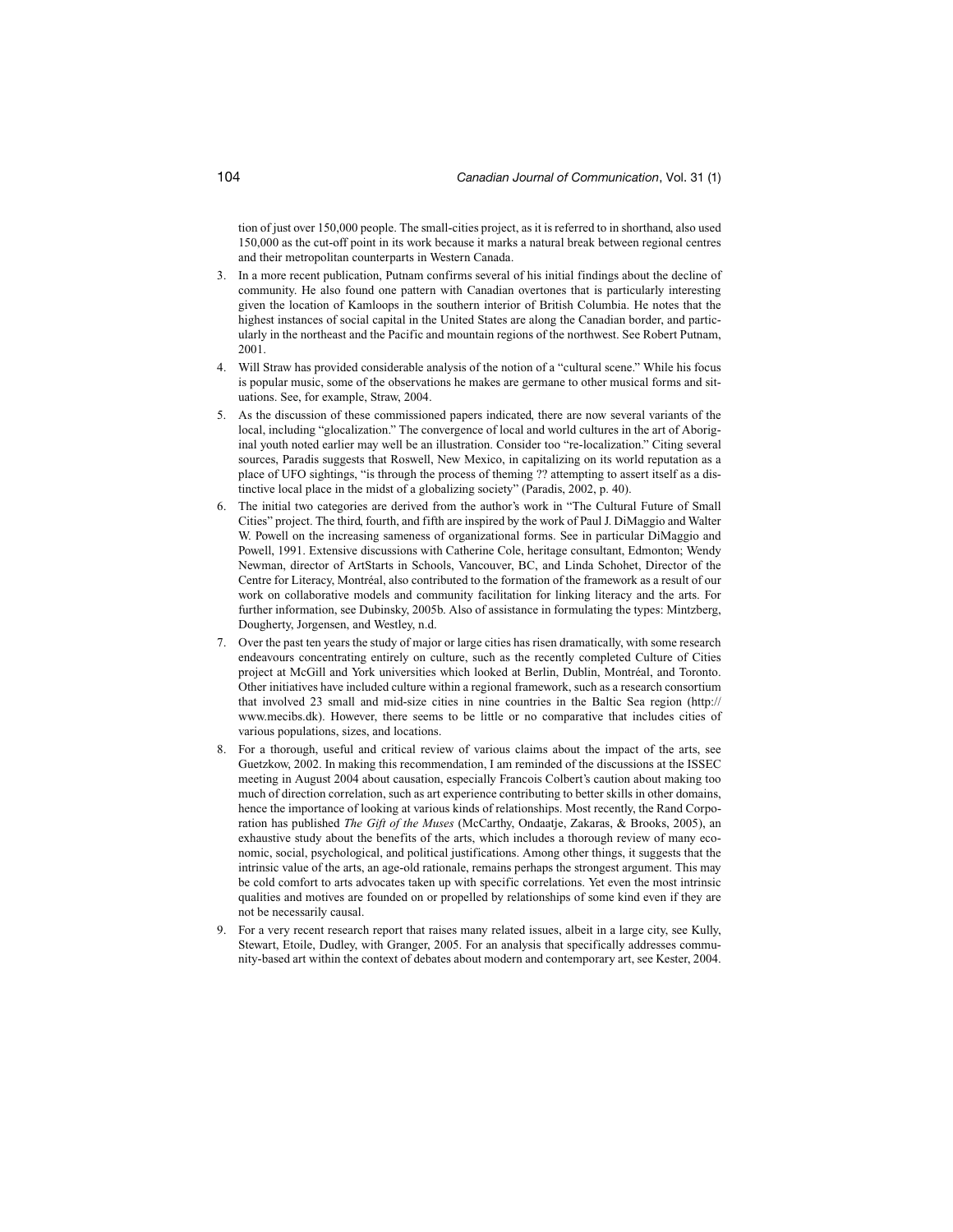#### **References**

- Adler, Paul, & Kwon, Seok-Woo. (2002). Social capital: Prospects for a new concept. *Academy of Management Review, 27*(1), 17-40.
- ArtStarts in Schools. (n.d.). URL: http://www.artstarts.com [January 18, 2006].
- Berger, Bennett M. (1995). *An essay on culture: Symbolic structure and social structure.* Berkeley, CA: University of California Press.
- Boone, Rhianna, & Nelson, Ross. (2001). *A study of deprivation: Placing Kamloops in context.* Research report of "The Cultural Future of Small Cities" project prepared for the North Shore Residents Association, Kamloops, BC.
- Casey, Edward. (1997). *The fate of place.* Berkeley, CA: University of California Press.
- Deutschmann, Linda Bell. (2005). Kamloops: The risk society is in my back yard. In W. F. Garrett-Petts (Ed.), *The small cities book: On the cultural future of small cities* (pp. 333-348). Vancouver, BC: New Star Books.
- DiMaggio, Paul J., & Powell, Walter W. (1991). The iron cage revisited: Institutional isomorphism and collective rationality in organizational fields. In P. J. DiMaggio & W. W. Powell (Eds.), *The new institutionalism in organizational analysis* (pp. 63-82). Chicago, IL: University of Chicago Press.
- Douglas, Mary. (1986). *How institutions think.* Syracuse, NY: Syracuse University Press.
- Dubinsky, Lon. (2005a). The culture of participation. In W. F. Garrett-Petts (Ed.), *The small cities book: On the cultural future of small cities*.( pp. 65-84). Vancouver, BC: New Star Books.
- Dubinsky, Lon. (2005b, April). Common ground: New directions for literacy programs and cultural organizations. In *Reading the museum program* (pp. 43). Ottawa, ON: Canadian Museums Association.
- Egoyan, Atom. (1998, April 6). Atom's Oscar diary. *Maclean's, 111*(14), 61,64.
- Florida Richard. (2002). *The rise of the creative class*. New York, NY: Basic Books.
- Gattinger, Monica. (2005). Creative pique: On governance and engagement in the cultural sector. In C. Andrew, M. Gattinger, M. S. Jeannotte, & W. Straw (Eds.), *Accounting for culture: Thinking through cultural citizenship* (pp. 201-220). Ottawa, ON: University of Ottawa Press.
- Guetzkow, Joshua. (2002). *How the arts impact communities: An introduction to the literature on impact studies.* Working Paper Series 20, 1-25. Princeton University, NJ: Centre for Arts and Cultural Policy Studies.
- Hall, Edward T. (1966). *The hidden dimension.* New York, NY: Anchor/Doubleday.
- Ignace, Marianne, & MacKinnon, Kathie. (2005). The voices of First Nations youth as reflected in art. In *Urban insights* [Exhibition catalogue]. Kamloops, BC: Kamloops Art Gallery.
- Janzen & Associates. (2003, December). *Kamloops cultural strategic plan.* Commissioned by the City of Kamloops. BC.
- Johnson, Danna. (2005, March 16). Focusing on racism. *Kamloops This Week*, pp. 1, 4.
- Kester, Grant H. (2004). *Conversation pieces: Community and communication.* Berkeley, CA: University of California Press.
- Kully, Michelle, Stewart, Etoile, Dudley, Michael with Granger, Jason. (2005). *Enhancing cultural capital: The arts and community development in Winnipeg.* Winnipeg, MB: Institute of Urban Studies, University of Winnipeg.
- Lippard, Lucy. (1997). *The lure of the local.* New York, NY: New Press.
- MacKinnon, Robert & Nelson, Ross. (2005). Urban and economic change in Kamloops: Postindustrial adjustments in a staples economy. In W. F. Garrett-Petts (Ed.), *The*